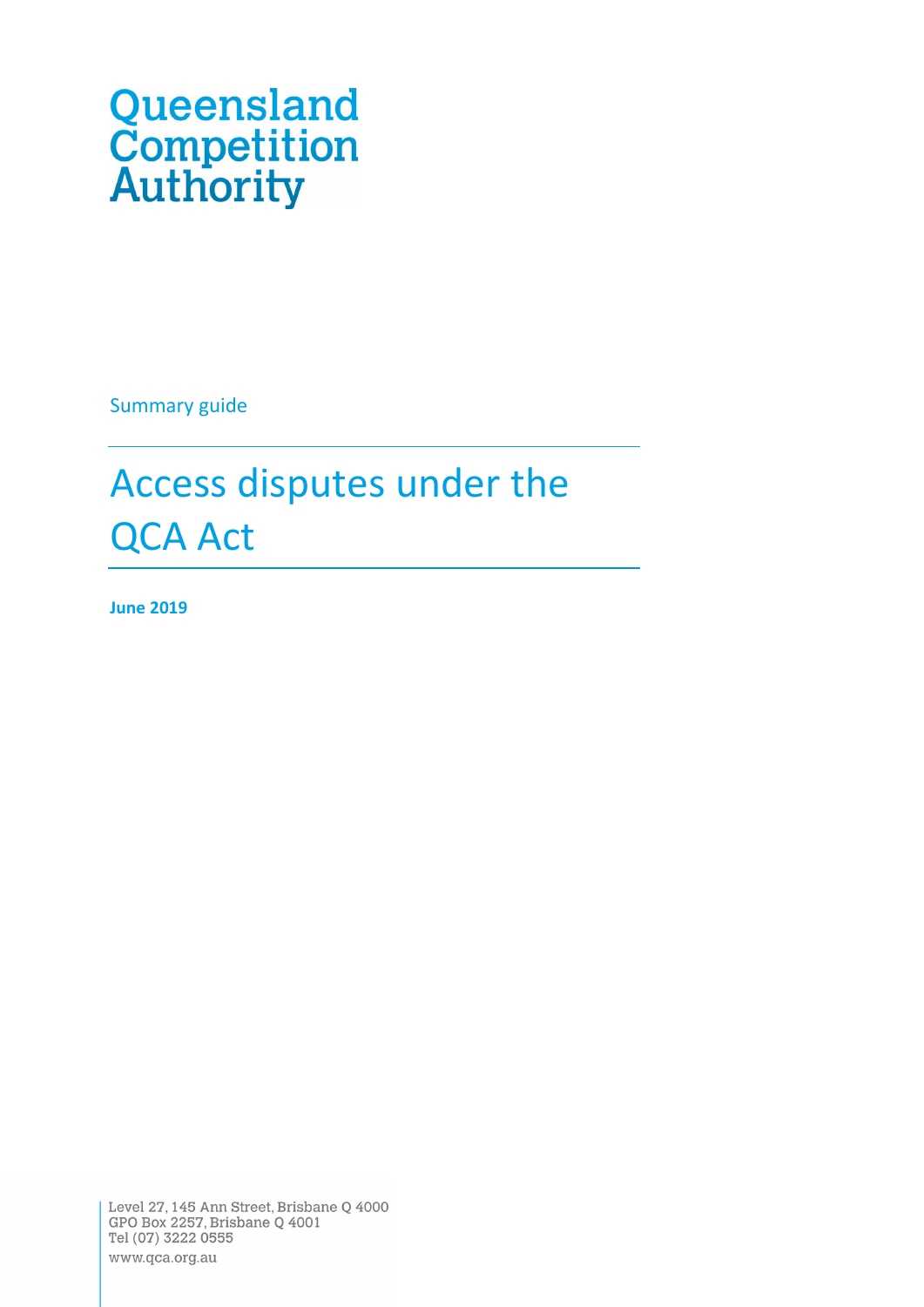#### Important notice

- (1) This summary guide is non-binding. It is designed to provide basic information on access disputes under the *Queensland Competition Authority Act 1997* (QCA Act). The guide therefore:
	- (a) does not cover all aspects of the applicable dispute resolution procedures
	- (b) does not use formal or legal language
	- (c) relates only to access disputes arising under Part 5 of the QCA Act for services that have been declared\*
	- (d) should not be considered a substitute for professional advice.
- (2) Each dispute process is likely to be different. The QCA Act gives the Queensland Competition Authority (QCA) wide discretion in determining the appropriate form and path for each dispute resolution process. Therefore, where this document provides any guidance on how proceedings might be conducted, the QCA is not necessarily bound to act in a manner consistent with such statement in any access dispute.
- (3) Access to services provisions within the QCA Act are in many respects based on provisions within federal competition and consumer legislation, primarily the *Competition and Consumer Act 2010* and its predecessor, the *Trade Practices Act 1974*. The Australian Competition and Consumer Commission (ACCC) published a guide in April 2006 about access disputes under the federal access regime, titled *Arbitrations: A guide to resolution of access disputes under Part IIIA of the Trade Practices Act 1974*. With the ACCC's approval, certain sections of that guide have been modified and adopted within this document in relation to elements of the Queensland access regime that closely align with the federal regime.

\*Note—for services not presently declared, any person may apply to the QCA for a recommendation to the relevant Minister that a service provided by a facility be declared for third-party access under the Queensland access regime. The framework for the declaration process is contained in Part 5 of the QCA Act.

#### © Queensland Competition Authority 2019

The Queensland Competition Authority supports and encourages the dissemination and exchange of information. However, copyright protects this document.

The Queensland Competition Authority has no objection to this material being reproduced, made available online or electronically but only if it is recognised as the owner of the copyright and this material remains unaltered.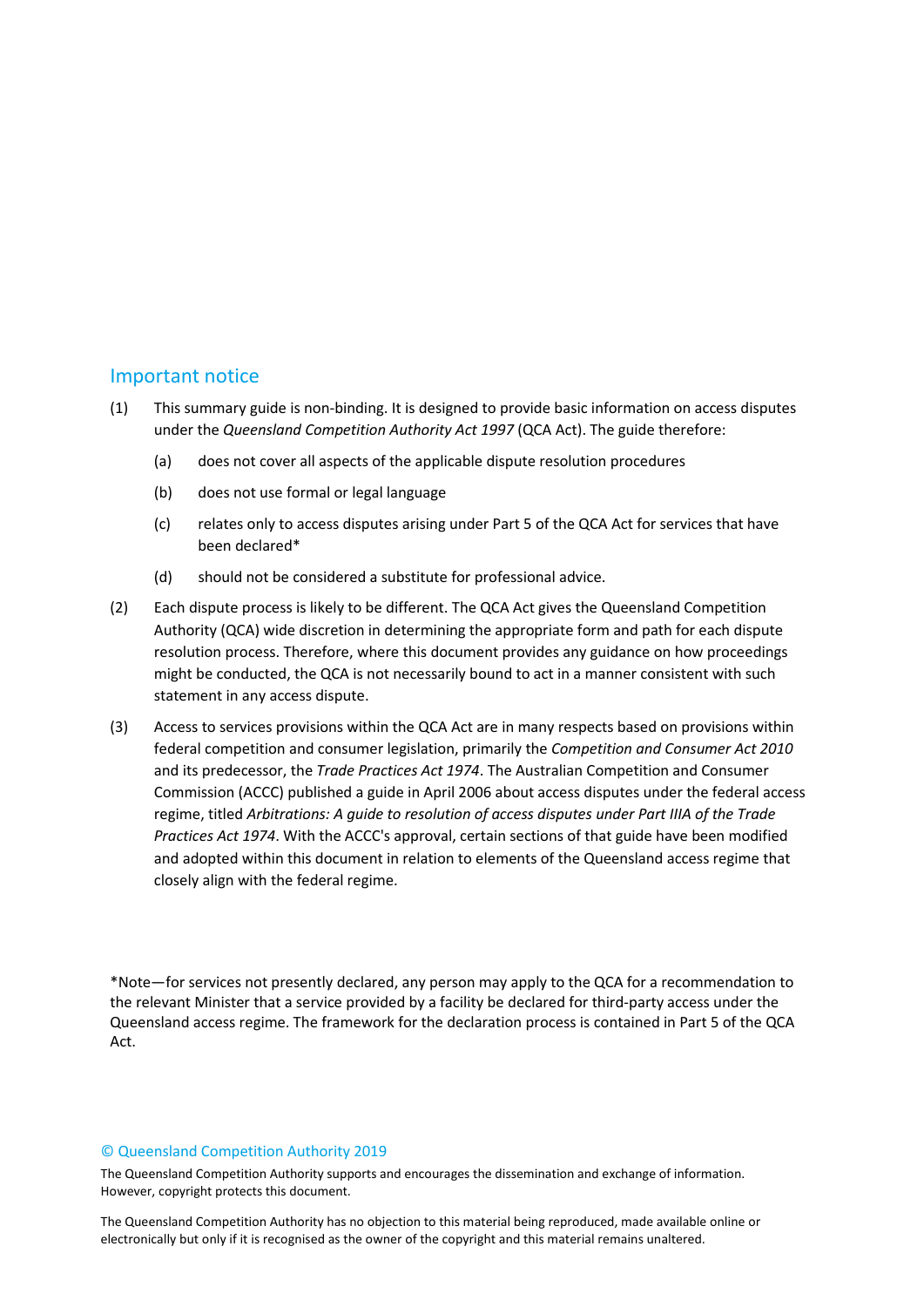# **Contents**

| About this summary guide                   |                                                                                 |                |  |  |
|--------------------------------------------|---------------------------------------------------------------------------------|----------------|--|--|
| Access disputes under the QCA Act          |                                                                                 |                |  |  |
| Enquiries                                  |                                                                                 | v              |  |  |
| $\mathbf{1}$                               | RAISING AN ACCESS DISPUTE                                                       | 1              |  |  |
| 1.1                                        | Which sections of the QCA Act deal with access disputes?                        | 1              |  |  |
| 1.2                                        | What is the QCA's role in arbitrating or mediating access disputes?             | 1              |  |  |
| 1.3                                        | What is an 'access dispute' for the purposes of Part 5?                         | $\overline{2}$ |  |  |
| 1.4                                        | What should the dispute notice include?                                         |                |  |  |
| 1.5                                        | Will the access dispute be dealt with by arbitration or mediation?              | 3              |  |  |
| 2                                          | THE DISPUTE RESOLUTION PROCESS                                                  | 5              |  |  |
| 2.1                                        | What is the mediation process?                                                  | 5              |  |  |
| 2.2                                        | What is the arbitration process?                                                |                |  |  |
| 2.3                                        | Who in the QCA conducts the arbitration?                                        | 8              |  |  |
| 2.4                                        | How long does the arbitration process take?                                     | 9              |  |  |
| 2.5                                        | What information is required from the parties?                                  | 9              |  |  |
| 2.6                                        | How much does an access dispute determination cost?                             | 10             |  |  |
| 2.7                                        | How can an arbitration be ended?                                                | 10             |  |  |
| 3                                          | DISCLOSURE DIRECTION AND CONFIDENTIALITY                                        | 11             |  |  |
| 3.1                                        | How is confidentiality maintained during arbitration?                           | 11             |  |  |
| 3.2                                        | How does the QCA deal with specific confidentiality requests?                   | 11             |  |  |
| 4                                          | THE DETERMINATION                                                               | 12             |  |  |
| 4.1                                        | Is a draft determination issued?                                                | 12             |  |  |
| 4.2                                        | What matters must the arbitration authority consider in making a determination? | 12             |  |  |
| 4.3                                        | What restrictions affect the making of a determination?                         | 13             |  |  |
| 4.4                                        | What matters does a determination cover?                                        | 13             |  |  |
| 4.5                                        | How can a determination be reviewed?                                            | 13             |  |  |
| <b>APPENDIX A: DISPUTE NOTICE</b>          |                                                                                 |                |  |  |
| Dispute notice                             |                                                                                 |                |  |  |
| <b>APPENDIX B: DIRECTIONS ORDER</b>        |                                                                                 |                |  |  |
| APPENDIX C: CONFIDENTIALITY CLAIM TEMPLATE |                                                                                 |                |  |  |
| Confidentiality claim                      |                                                                                 |                |  |  |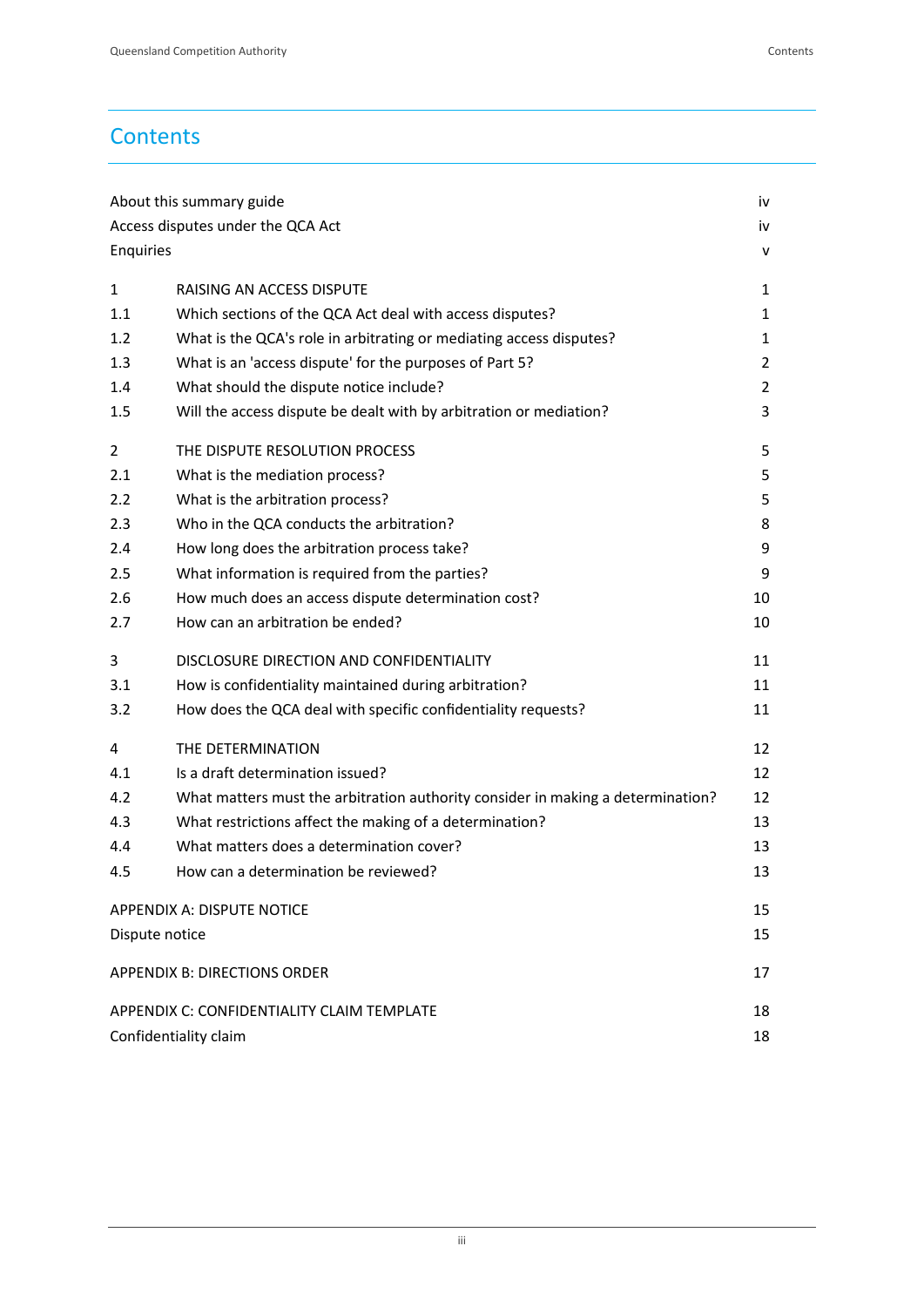# <span id="page-3-0"></span>ABOUT THIS SUMMARY GUIDE

This summary guide to access disputes under the QCA Act provides basic information to stakeholders regarding the QCA's decision-making role in relation to access disputes, and how the QCA discharges that role (including by outlining the QCA's procedures and requirements that may be adopted when resolving access disputes in accordance with Part 5 the QCA Act).<sup>[1](#page-3-2)</sup> By providing this information, the guide is intended to assist in maintaining workable and effective access dispute processes, and to enable parties to an access dispute to be adequately prepared for the QCA's dispute resolution processes.

There are four main sections to this guide:

- Raising an access dispute
- Dispute resolution process
- Disclosure orders and confidentiality
- Determination.

-

Template documents are provided as appendices to the guide. They are primarily designed to assist parties in the process of referring access disputes to the QCA.

# <span id="page-3-1"></span>Access disputes under the QCA Act

A range of potential types of dispute may arise between the owner/operator of a declared service and parties who are either using or seeking access to the service.

It is important to note that not every type of dispute arising will automatically be subject to referral to the QCA for dispute resolution under Part 5 of the QCA Act. In some cases, the dispute resolution provisions under the QCA Act will not apply at all, whilst in others they may apply only after the parties have complied with certain preliminary steps (before referring the matter to the QCA). In each instance, the dispute parties should refer to the provisions of any applicable agreement (e.g. an access agreement) and/or approved access undertaking concerning a declared service in order to confirm (a) whether the dispute falls to be determined under Part 5 of the QCA Act and, if so, (b) whether the necessary pre-conditions for referral of a dispute to the QCA have been met.<sup>[2](#page-3-3)</sup> This guide only applies in relation to access disputes that have been properly referred to the QCA for determination under Part 5 of the QCA Act. It does not cover any other type of dispute that may be referred to the QCA.

The QCA may deal with access disputes by way of mediation or arbitration (or, in some instances, by mediation followed by arbitration). This guide deals with both processes.

<span id="page-3-3"></span><span id="page-3-2"></span><sup>&</sup>lt;sup>1</sup> Unless otherwise stated, references to parts or sections within this guide are to the relevant provisions of the QCA Act.<br><sup>2</sup> For example, the provisions of an access agreement or approved access undertaking may inclu

mechanism with an escalation process.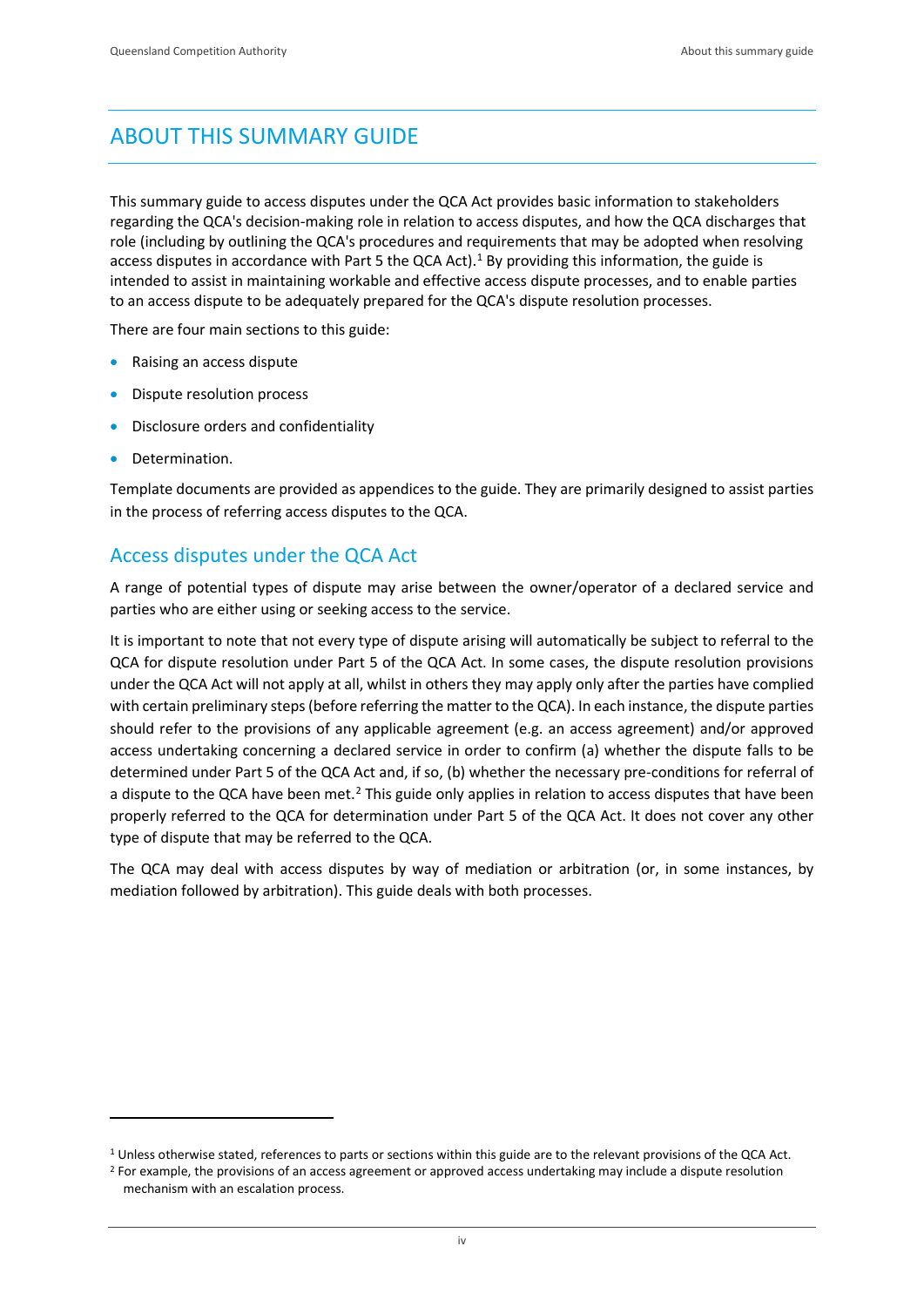# <span id="page-4-0"></span>**Enquiries**

The QCA cannot give legal advice, but can provide information on the issues discussed in this guide. The QCA's contact details are:

Director of Business Performance Level 27, 145 Ann Street Brisbane, Q 4000 GPO Box 2257 Brisbane QLD 4001

tel: (07) 3222 0555

fax: (07) 3222 0599

www.qca.org.au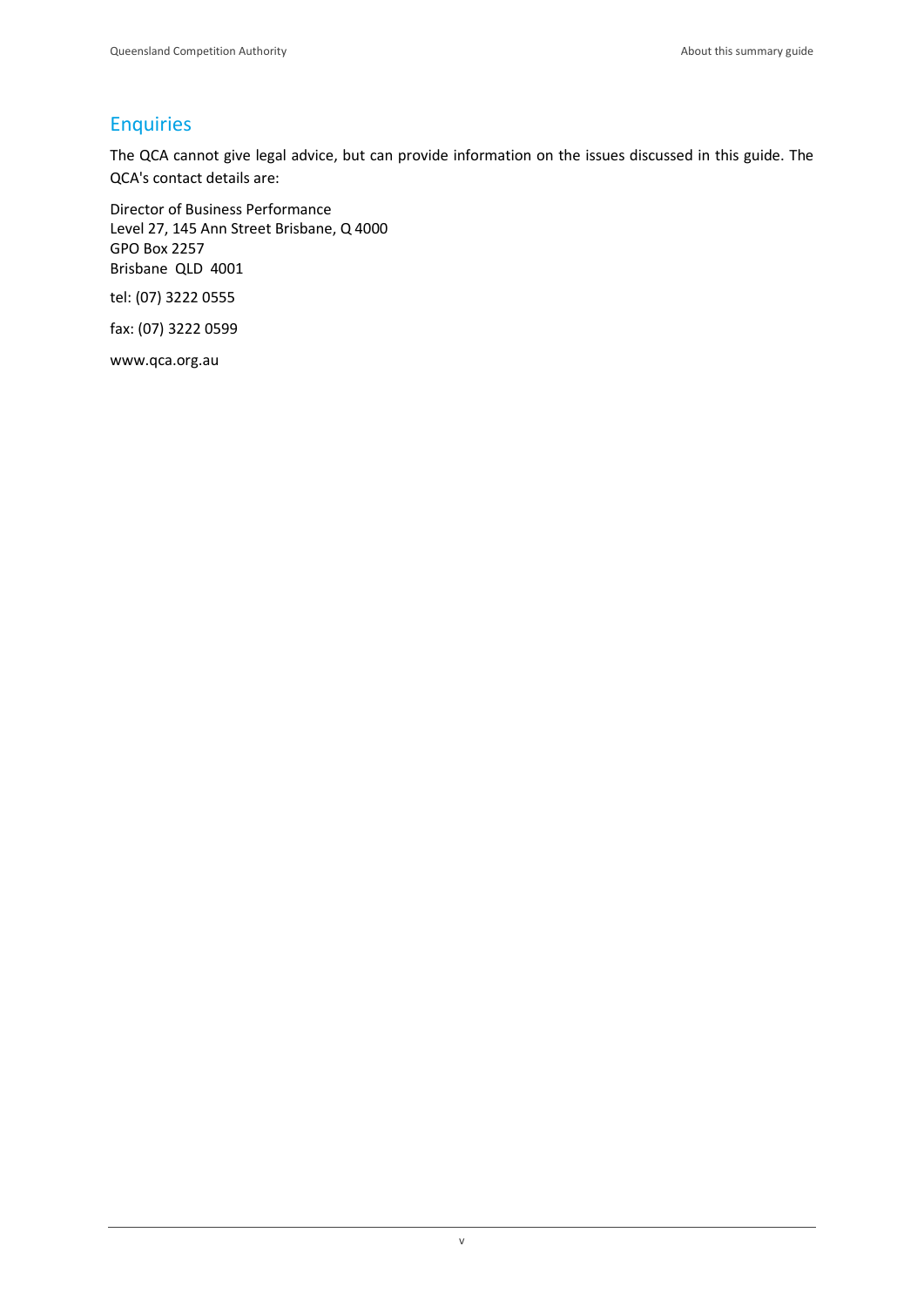-

# <span id="page-5-0"></span>1 RAISING AN ACCESS DISPUTE

# <span id="page-5-1"></span>1.1 Which sections of the QCA Act deal with access disputes?

The sections of the QCA Act most relevant to access disputes are:

- Part 5, division 5 (ss. 111–127D): access disputes about declared services
- Part 6A (ss. 187A–187K): conduct of mediation
- Part 7 (ss. 188–208): conduct of arbitration hearings
- Part 8, division 1 (ss. 213–214D): QCA associate members.

# <span id="page-5-2"></span>1.2 What is the QCA's role in arbitrating or mediating access disputes?

Part 5 sets out the statutory access regime in Queensland, including the process for declaration of services and the negotiation of terms of access.[3](#page-5-3) The regime is based on a negotiate–arbitrate framework, which envisages that, in the first instance, access to a declared service should be procured on the basis of terms and conditions that are commercially agreed between the access seeker and the provider of the declared service.

Importantly for the Queensland access regime, to date the suite of approved access undertakings<sup>[4](#page-5-4)</sup> are the primary means of setting out:

- a process required for an access seeker to negotiate access
- general terms and conditions that apply when negotiating access agreements
- how disputes in relation to access are to be resolved.

In the instance where there is an approved access undertaking in place, a dispute may be governed by applicable dispute resolution provisions within the undertaking. Those provisions will need to be considered before a dispute is referred to the QCA, in order to ascertain (a) whether the relevant dispute falls to be determined under Part 5 of the QCA Act and, if so, (b) whether all preliminary requirements for referral have been met. As stated previously, for the purposes of this guide, it is assumed that both of these requirements have been met, and that the dispute can be properly dealt with under Part 5.

If an access seeker and the provider of a declared service are unable to agree on one or more aspects of access to the service, and there is no access agreement between the access provider and access seeker relating to the service, they may seek mediation and/or arbitration of the dispute by the QCA under Part 5.

If an access dispute is referred to the QCA for mediation, the QCA's role is primarily to assist the parties to reach an agreement on the terms of access by negotiation. In arbitration, the QCA's

<span id="page-5-3"></span><sup>&</sup>lt;sup>3</sup> At the time of production of this guide, the declared services are: rail transport services provided by Aurizon Network's Central Queensland Coal Network (CQCN)), rail transport services on the intrastate passenger and freight rail network (provided by Queensland Rail), and coal handling services at the Dalrymple Bay Coal Terminal (DBCT) (provided by DBCT

<span id="page-5-4"></span>Management). See s. 250 of the QCA Act.<br><sup>4</sup> At the time of production of this guide, the access undertakings in force are the 2017 access undertaking (Aurizon Network), 2016 access undertaking (Queensland Rail) and 2017 access undertaking (DBCT Management).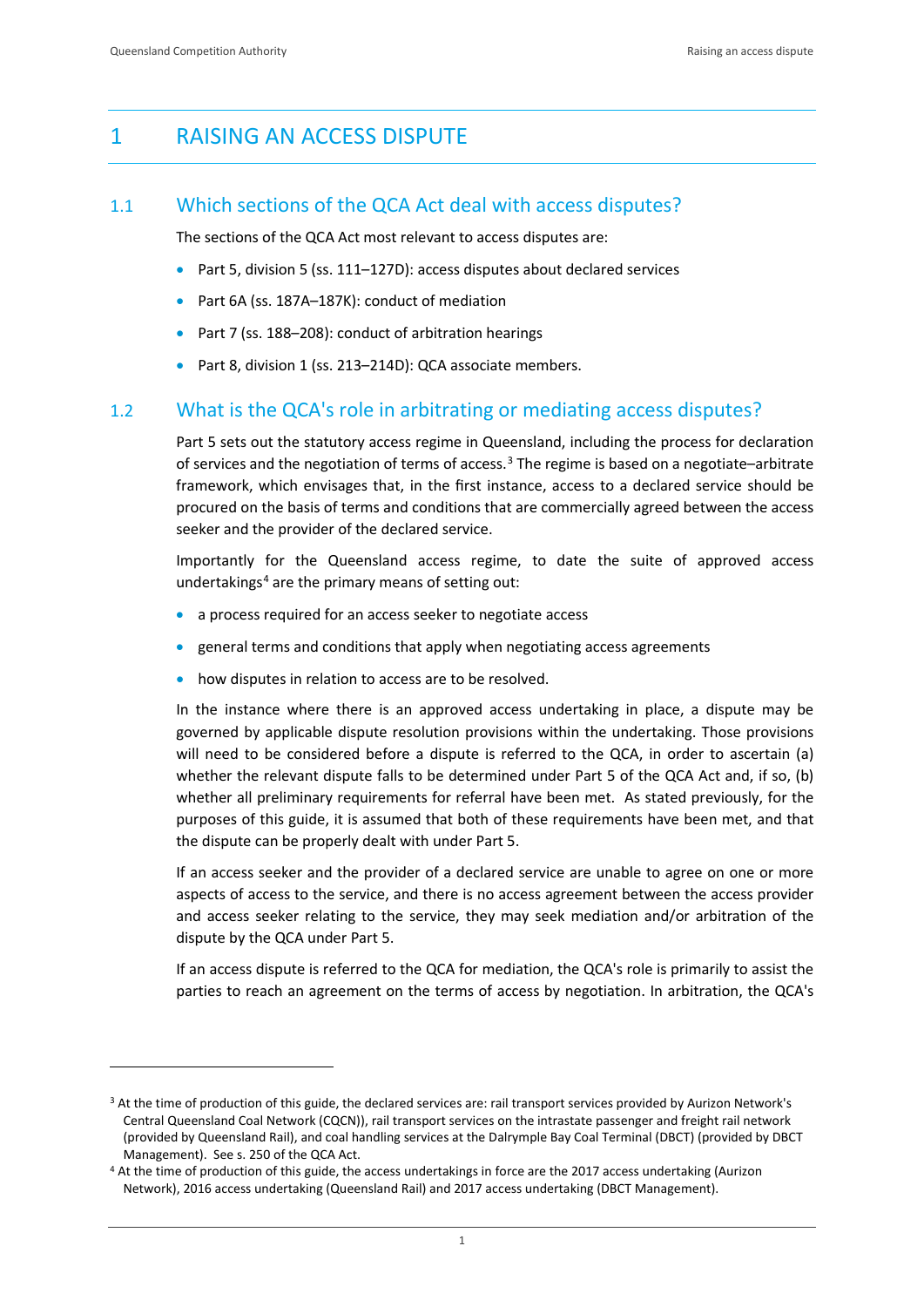role is to make a determination concerning the matter in dispute that is final and binding on the parties.

Even if a dispute has been referred to the QCA, it does not preclude the parties from continuing to negotiate the terms of access directly between themselves. Such discussions may take place in parallel with any mediation/arbitration.

# <span id="page-6-0"></span>1.3 What is an 'access dispute' for the purposes of Part 5?

An access dispute, for the purposes of Part 5 of the QCA Act, is where an access seeker 'cannot agree' with the provider of the declared service on one or more aspects of access to the declared service.<sup>[5](#page-6-2)</sup> Importantly, an access seeker or access provider can only notify the QCA of an access dispute if there is no access agreement in place between parties to the dispute<sup>[6](#page-6-3)</sup>, or if there is an agreement and the aspect about access to the service concerning which the parties cannot agree is increased access to the service.<sup>[7](#page-6-4)</sup>

The person notifying the QCA of the dispute (who can be the access provider or the access seeker) must provide information indicating that the parties have been unable to reach agreement about one or more matters related to access to the declared service.

A general rule-of-thumb in considering whether the access seeker and access provider 'cannot agree' is that:

- Either the access seeker or the access provider must have made a request of the other party, or put a proposal to the other party.
- The other party must have refused the request or rejected the proposal, and it must remain unresolved. The refusal may be an explicit refusal or a constructive refusal (e.g. where the other party has not responded to the request or proposal within a reasonable time or where the other party is only prepared to agree on terms that are so onerous, no reasonable person in the position of that party would agree to those terms).
- If the parties already have an agreement in place, the issue in question is not already addressed by the agreement.

If there is insufficient information in the notification for the QCA to be satisfied that the access seeker and access provider have been unable to agree, the QCA will likely ask the parties for further clarification.

# <span id="page-6-1"></span>1.4 What should the dispute notice include?

To start an access dispute under Part 5, an applicant must provide notice to the QCA.<sup>[8](#page-6-5)</sup> The dispute notice must be in writing and state the following:

- the names and addresses of the access seeker and the access provider
- whether the dispute is to be dealt with by mediation or arbitration
- the steps the applicant/notifying party has taken (or tried to take) to satisfy its obligations in carrying out negotiations for an access agreement in good faith. These steps include, if the

<span id="page-6-2"></span><sup>5</sup> Section 112(1)(a).

<span id="page-6-3"></span> $6$  Section 112(1)(b).

<span id="page-6-4"></span><sup>7</sup> Section 112(3).

<span id="page-6-5"></span><sup>8</sup> Section 112.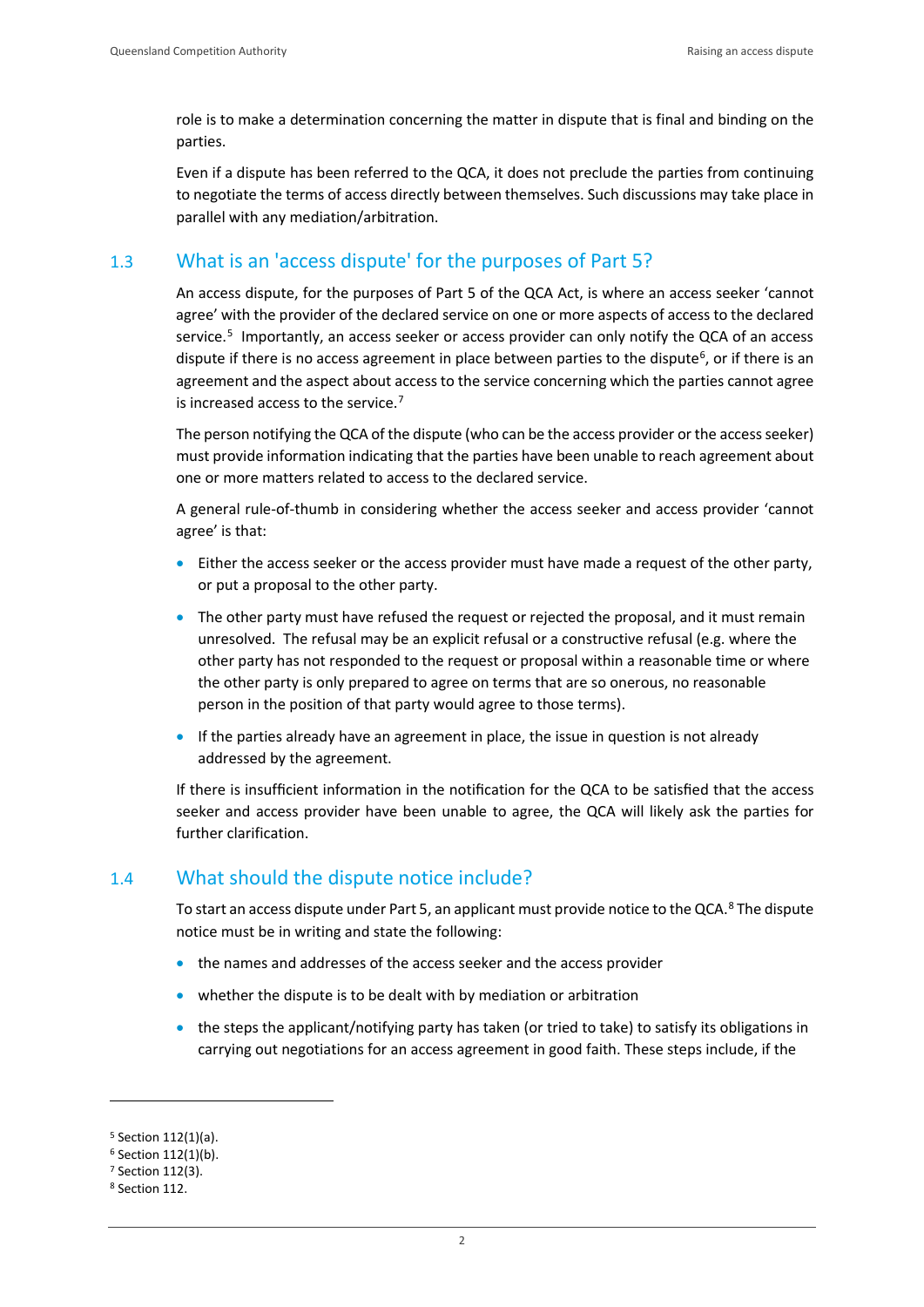dispute is to be dealt with by arbitration, whether or not an attempt has been made to resolve the dispute by mediation.[9](#page-7-1)

In addition, it is helpful to the QCA if the notifying party also provides adequate details concerning the access dispute (together with supporting documents), including:

- the notifier's existing and anticipated business
- the service and the facility used to provide the service
- whether the dispute is about the varying of existing access arrangements and, if so, a description of those arrangements (including a copy of any current access agreement)
- each aspect of the access to the service on which the parties to the dispute are able to agree
- each aspect of the access to the service on which the parties to the dispute are not able to agree
- existing users and those with rights to use the service, and a brief description of how access may affect these other users
- if relevant to the dispute, whether access would involve extending the facility
- whether access will involve a third party / access seeker becoming the owner of any part or extension of the facility.

The notifier of the access dispute will not necessarily have full knowledge of some of these matters. Therefore, the QCA only requires that details be provided to the best of the notifier's knowledge.

The notifying party should also provide contact details of its appointed representative(s) (including legal representatives), so that they can receive further communication concerning the dispute.

A template dispute notice is provided at Appendix A.

# <span id="page-7-0"></span>1.5 Will the access dispute be dealt with by arbitration or mediation?

The dispute notice must indicate whether the applicant wishes the matter to be dealt with by mediation or arbitration.<sup>[10](#page-7-2)</sup> However, the QCA may refer an access dispute to mediation when the parties have initially sought to refer the matter to arbitration. This may occur if the parties have made no obvious attempt to resolve the dispute by mediation and the QCA considers a mediated resolution of the dispute can be achieved.<sup>11</sup> If this happens, the QCA must give the access seeker and access provider written notice asking them to attend a conference to attempt to resolve the dispute.<sup>[12](#page-7-4)</sup>

If an access dispute is referred to mediation and the matter is not resolved (and the dispute notice is not withdrawn), the mediator must refer the dispute to the QCA for arbitration. This may occur if any of the following apply:

- the mediator considers that the parties cannot reach a mediated resolution
- a party does not attend the mediation conference

<span id="page-7-1"></span><sup>&</sup>lt;sup>9</sup> Section 113.

<span id="page-7-2"></span><sup>10</sup> Section 113(2)(c).

<span id="page-7-3"></span><sup>&</sup>lt;sup>11</sup> Section 115A.

<span id="page-7-4"></span><sup>12</sup> Section 115A(2).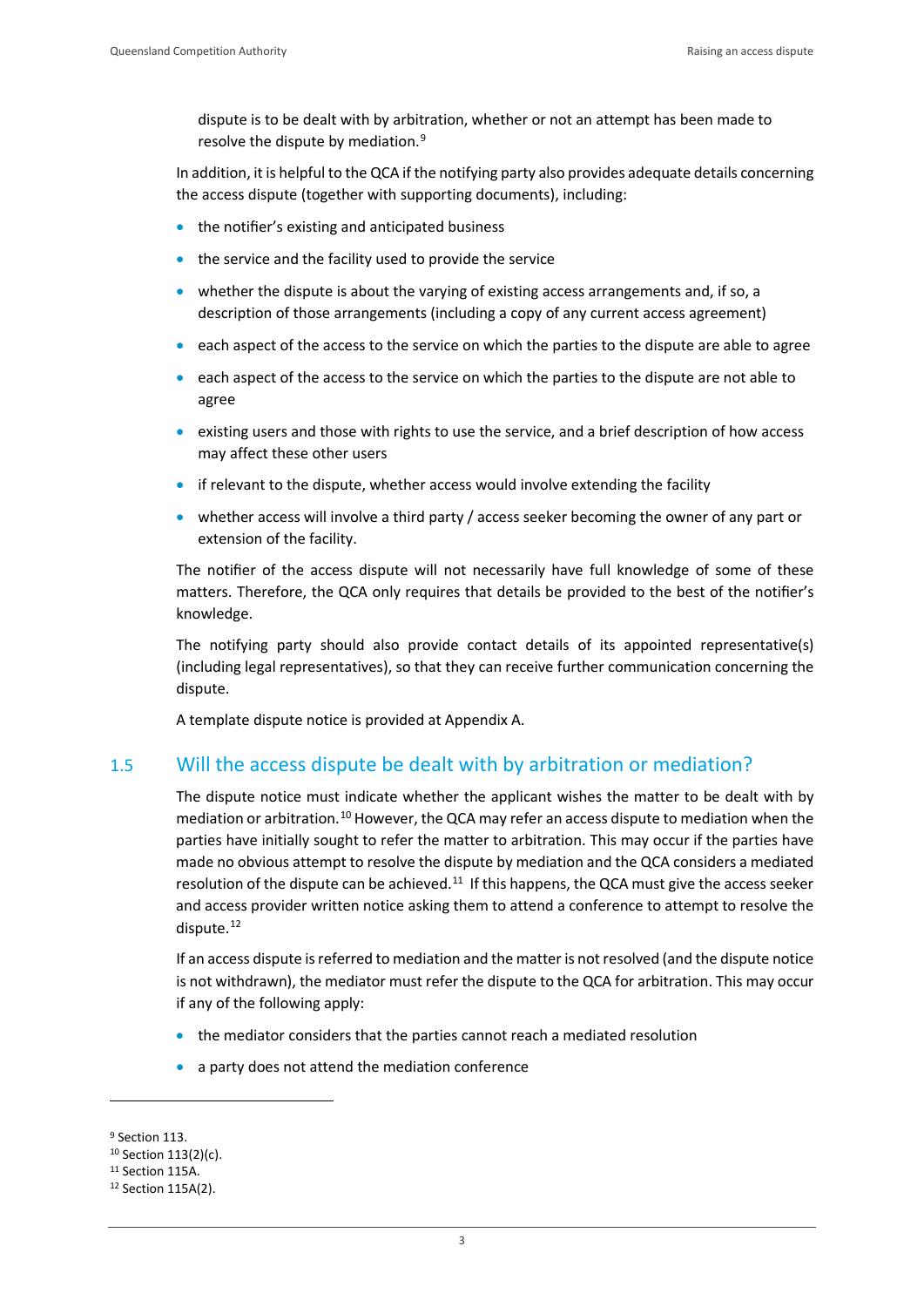• the access dispute remains unresolved four months after the QCA was notified of the dispute.<sup>13</sup>

A party may also, by further dispute notice, refer an access dispute to arbitration when it had been initially dealt with through mediation. This applies if the parties have reached agreement on the resolution of the dispute (documented in a mediation agreement) and a party claims that another party has not complied with the agreement.<sup>[14](#page-8-1)</sup>

<span id="page-8-0"></span><sup>13</sup> Section 115F.

<span id="page-8-1"></span><sup>14</sup> Section 115G.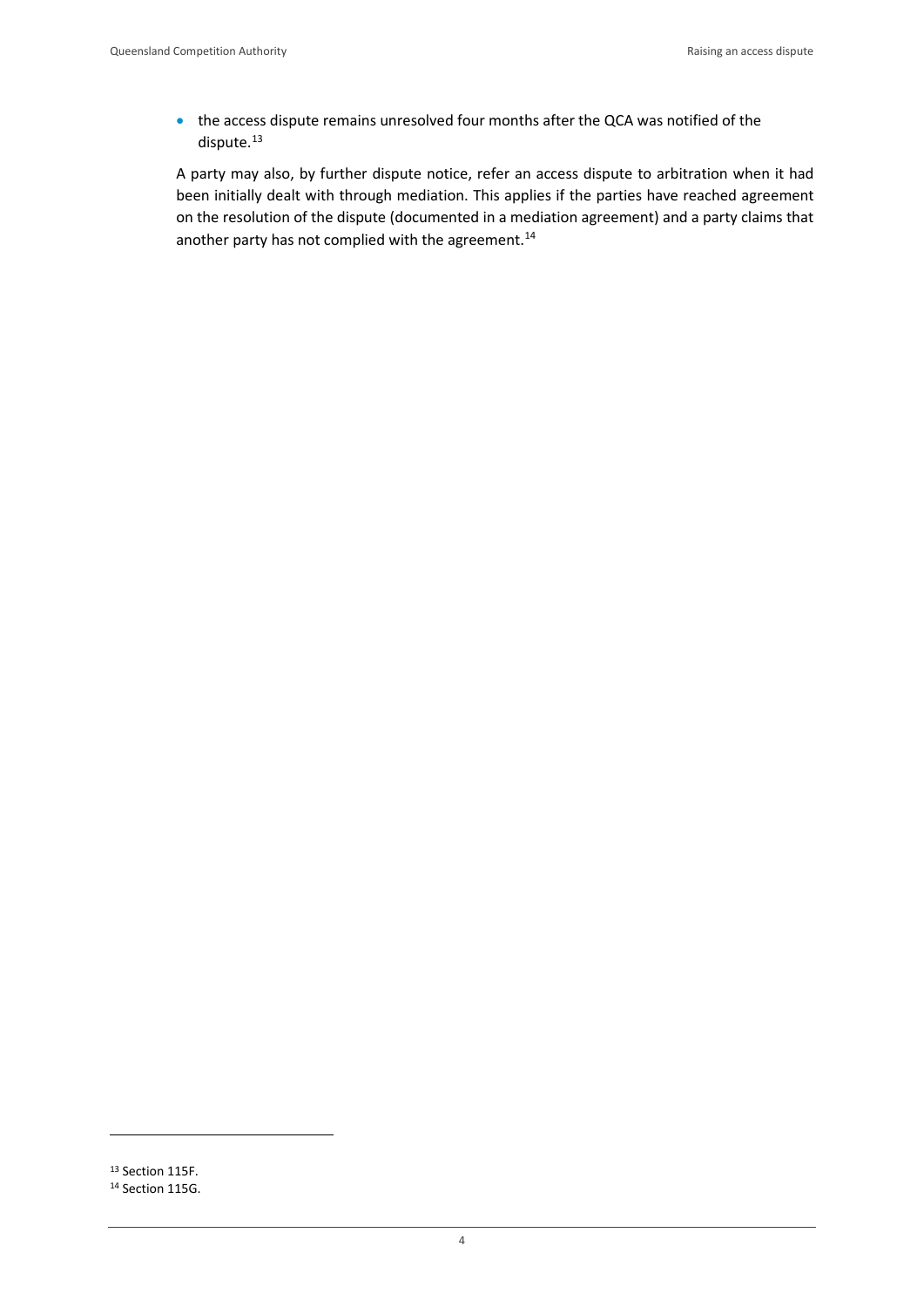# <span id="page-9-0"></span>2 THE DISPUTE RESOLUTION PROCESS

# <span id="page-9-1"></span>2.1 What is the mediation process?

The mediator, as nominated by the chair of the QCA, assists the parties to the mediation process to negotiate mutually acceptable terms of agreement for access. There is no set mediation process under the QCA Act, other than the general requirements for the conduct of mediation conferences discussed below. The mediator ordinarily consults with the parties in designing and implementing the mediation process. To a large extent, the parties themselves control the outcome of mediation. There is no final and binding determination to the process.

However, if the mediator considers that the parties cannot reach a mediated resolution (in the circumstances described in section 1.5), the matter must then be referred to the QCA for an access determination by way of arbitration.<sup>[15](#page-9-3)</sup>

The requirements about the way mediation conferences are conducted include that they:

- must be conducted in private, although the mediator can give directions about those who may attend a conference<sup>[16](#page-9-4)</sup>
- generally involve each party conducting its own case—although companies may be represented and other parties may be represented where the mediator is satisfied this should be allowed $17$
- involve mediators acting with as little formality as possible, whilst still complying with natural justice. Mediators are not required to follow particular technicalities or rules of evidence and may inform themselves in any way considered appropriate $18$
- must not involve a person making an official record of anything said at a mediation conference.[19](#page-9-7)

# <span id="page-9-2"></span>2.2 What is the arbitration process?

There are ordinarily three main phases to an arbitration—the preliminary, substantive and determination phases. Although the phases can overlap, such a distinction is useful, because the tasks undertaken in each phase are qualitatively different.

During the **preliminary** phase of arbitration, after the QCA has been formally notified of a dispute, or the dispute has been referred following an unsuccessful mediation, the QCA sets out to ascertain the parties to the dispute, resolve any jurisdictional issues and ensure that the relevant parties have identified the substantive issues in dispute. Where relevant, this may also involve the QCA deciding that arbitration should not be started or should be ended (if the giving of the access dispute notice was vexatious, the subject matter of the dispute is trivial, misconceived or lacking in substance, or the party who gave the access dispute notice has not engaged in good faith negotiations).<sup>[20](#page-9-8)</sup>

<span id="page-9-3"></span><sup>15</sup> Section 115F.

<span id="page-9-4"></span><sup>16</sup> Section 187F.

<span id="page-9-5"></span><sup>17</sup> Section 187G.

<span id="page-9-6"></span><sup>18</sup> Section 187H.

<span id="page-9-7"></span><sup>19</sup> Section 187J.

<span id="page-9-8"></span><sup>20</sup> Section 122.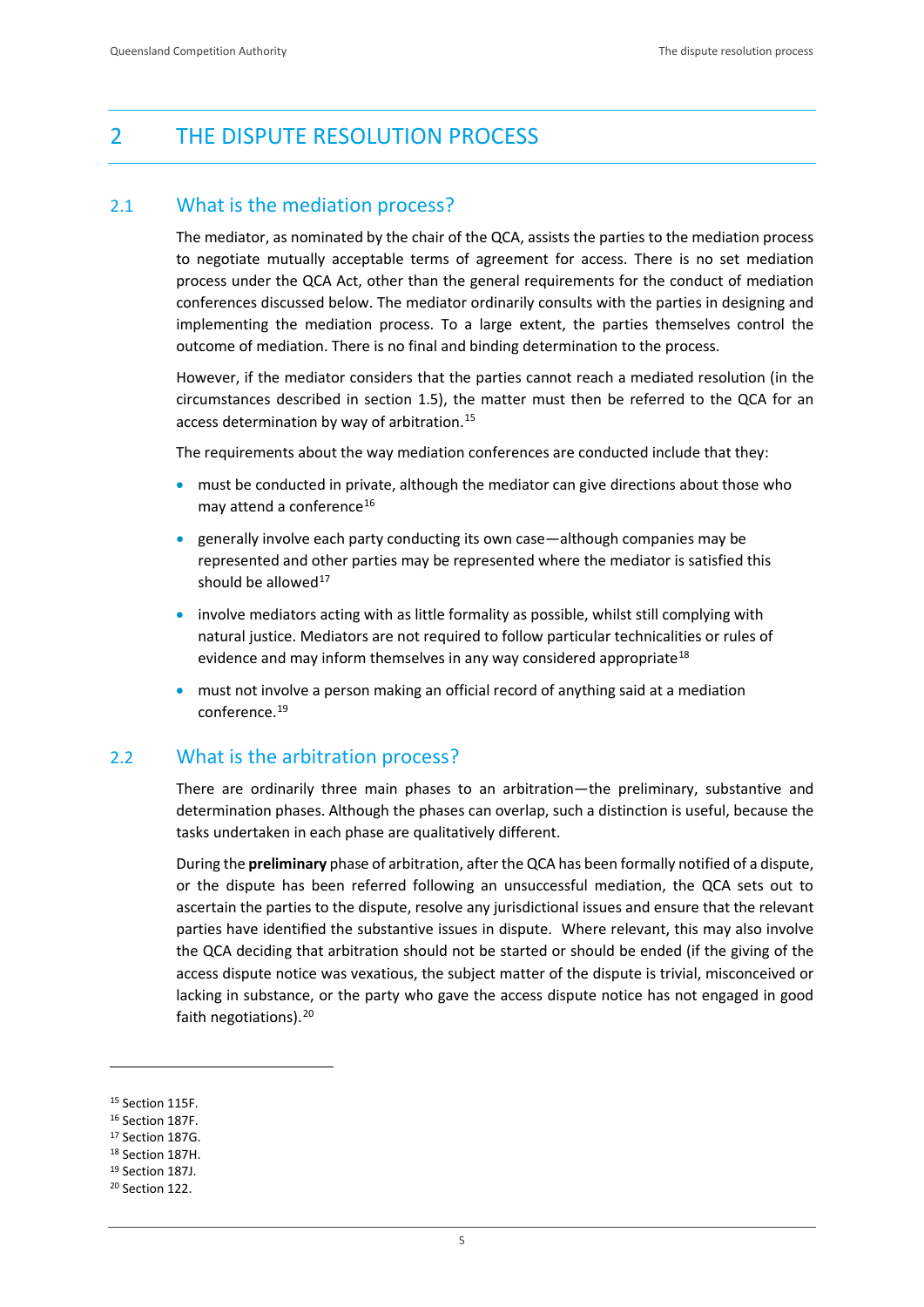The **substantive** phase involves the QCA—as constituted for an arbitration (the arbitration authority), in the way nominated by the QCA's chair—shaping the processes relevant to the arbitration and receiving all the relevant information. The arbitration authority generally makes directions for the parties to follow and seeks submissions from the parties before deliberating on the issues in dispute. The arbitration authority may undertake its own analysis and research in addition to that provided by the parties. The arbitration authority may also seek expert advice on particular matters.

In arbitrating an access dispute, the arbitration authority does not merely choose between the positions put by each party. The arbitration authority may inform itself in any way it wants regarding the subject matter relevant to the dispute.<sup>[21](#page-10-0)</sup> Further, a determination may deal with any matter relating to access by the third party to the service, including matters that were not the basis of the dispute notification.<sup>[22](#page-10-1)</sup>

However, the arbitration authority must take certain matters into account in making a determination.<sup>[23](#page-10-2)</sup> There are also restrictions affecting the making of access determinations.<sup>[24](#page-10-3)</sup>

The **determination** phase of an arbitration involves the arbitration authority issuing a draft determination for comment by the parties and then making a determination.<sup>[25](#page-10-4)</sup> The arbitration authority may terminate the arbitration without making a determination in certain circumstances[.26](#page-10-5)

#### General guide to arbitration process

Each arbitration is likely to be different. Accordingly, the QCA does not adhere to, and is not obliged to adhere to, any particular format or process for conducting an arbitration. The process, where possible, is designed and determined by the arbitration authority in consultation with the parties, having regard to the matters in dispute.

An arbitration hearing must be held in private unless the parties agree that the hearing, or part of a hearing, may be held in public.<sup>[27](#page-10-6)</sup> The member of the arbitration authority who is presiding may make directions about who attends a private arbitration hearing.

While each resolution of an access dispute under Part 5 could look different, an example of the process for an access dispute resolution is shown in Figure 1.[28](#page-10-7)

**.** 

<span id="page-10-0"></span><sup>21</sup> Section 196(1)(c).

<span id="page-10-1"></span><sup>22</sup> Section 117(3).

<span id="page-10-2"></span><sup>23</sup> Section 120.

<span id="page-10-3"></span><sup>24</sup> Section 119.

<span id="page-10-4"></span><sup>25</sup> Sections 117(1), (5).

<span id="page-10-5"></span><sup>26</sup> Sections 122, 117(2).

<span id="page-10-6"></span><sup>27</sup> Section 194.

<span id="page-10-7"></span><sup>&</sup>lt;sup>28</sup> For the reasons outlined above, the flow chart provides only a general guide as to how proceedings might be conducted.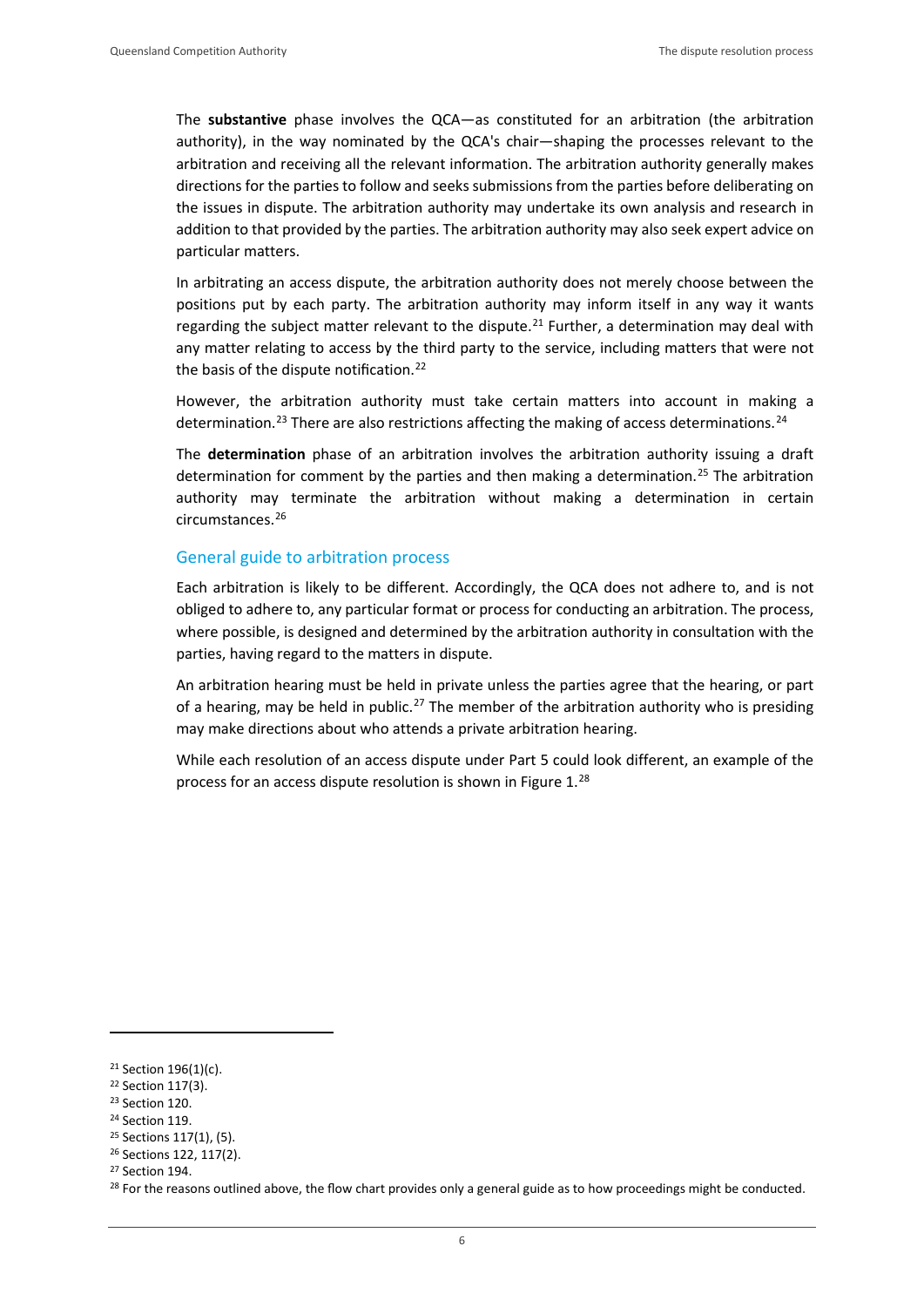#### **Figure 1 Process access dispute resolution**



The arbitration authority established within the QCA to arbitrate the dispute conducts the arbitration with as little formality as possible.<sup>[29](#page-11-0)</sup> The arbitration authority is not a court, nor are arbitrations comparable to court proceedings, so some of the formalities associated with court proceedings may not be appropriate. For example, the authority is not bound by technicalities or rules of evidence and may inform itself on any matter relevant to the dispute in any way it considers appropriate.[30](#page-11-1)

<span id="page-11-0"></span><sup>29</sup> Section 196(1)(a).

<span id="page-11-1"></span><sup>30</sup> Section 196(1)(b),(c).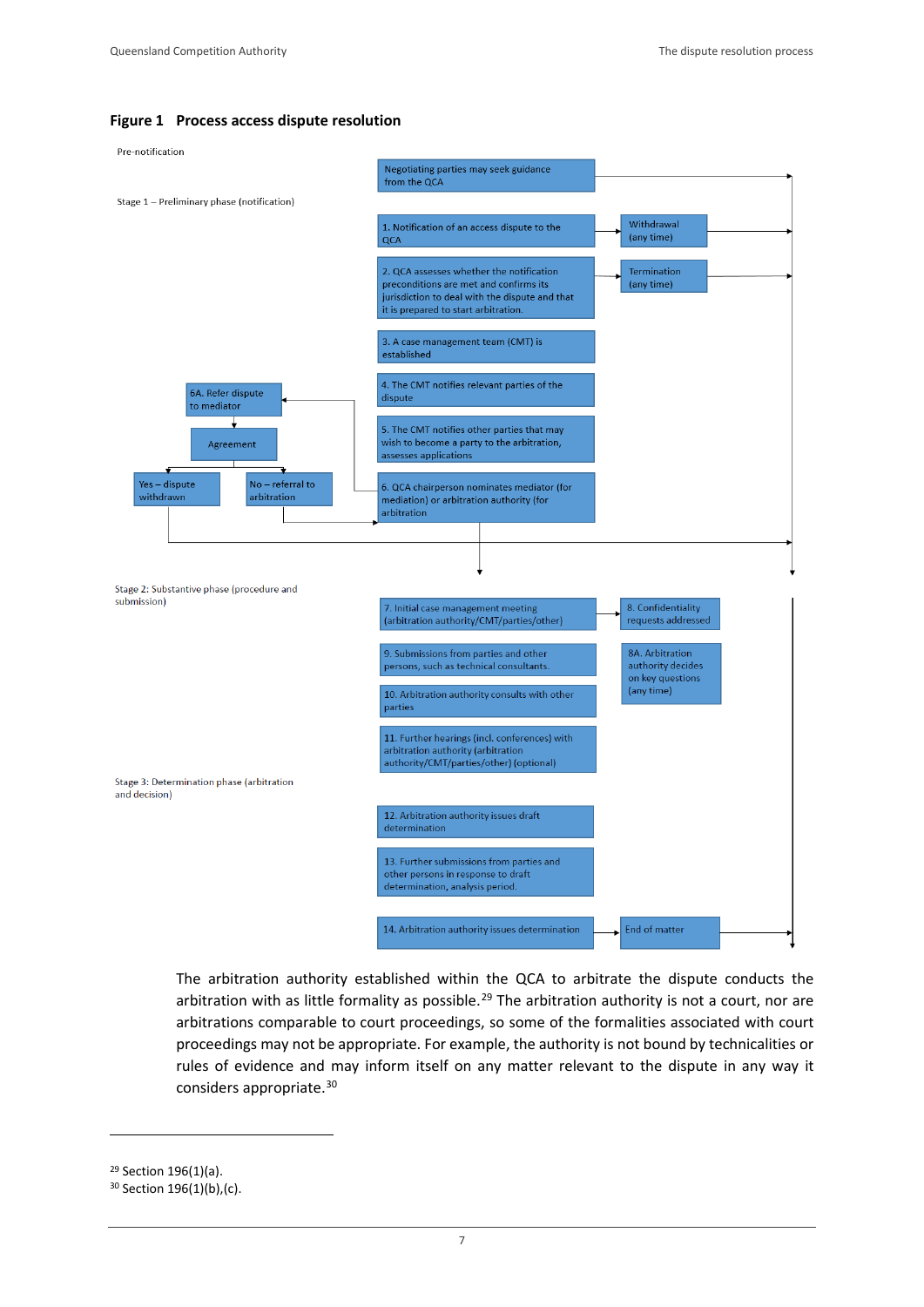An arbitration may be conducted by way of oral or written submissions (or a combination of both) and may be informed by:

- meetings with the parties
- written submissions
- hearings with the arbitration authority $31$
- other means as may be considered appropriate to address particular issues (e.g. site inspections).

The arbitration authority is required to conduct arbitration proceedings in a certain way (discussed in section 2.1).<sup>[32](#page-12-2)</sup> The arbitration authority also has wide powers when conducting an arbitration. These include the giving of directions in the course of, or for, an arbitration; and generally giving directions, and doing things that are necessary or expedient for the speedy hearing and determination of a dispute.<sup>[33](#page-12-3)</sup> The arbitration authority may also exercise powers to require the presentation of evidence. For example, the arbitration authority can require a witness to appear before it to give evidence or produce documents.<sup>[34](#page-12-4)</sup>

The arbitration authority will ordinarily issue case management directions orders (an example of such an order is at Appendix B).  $35$ 

# <span id="page-12-0"></span>2.3 Who in the QCA conducts the arbitration?

The chair of the QCA nominates two or more members of the QCA to constitute the arbitration authority for the purposes of a particular arbitration.<sup>[36](#page-12-6)</sup> The QCA informs all parties once the arbitration authority has been constituted.

If the arbitration authority is constituted by two or more members, any question before the arbitration authority is to be decided according to the opinion of the majority of those members, or if the members are evenly divided on the question, according to the opinion of the member who is presiding. $37$ 

While the arbitration authority is responsible for making decisions in the arbitration, it is typically supported by an internal case management team (CMT), comprising QCA staff reporting to the QCA's Director of Business Performance. The Director of Business Performance is the contact point for all enquiries regarding an arbitration.

The arbitration authority must ensure that the arbitration is managed and conducted in a balanced and transparent manner, such that all parties have a fair and reasonable opportunity to present their case.<sup>[38](#page-12-8)</sup> In the interests of transparency and procedural fairness:

**.** 

<span id="page-12-1"></span><sup>31</sup> An arbitration hearing may be conducted by telephone, closed circuit television (e.g. video conference facilities), or any other means of communication allowing reasonably simultaneous and continuous communication between the QCA and the parties, as determined by the arbitration authority.<br><sup>32</sup> For example, under s. 196(1), the arbitration authority (a) must act with as little formality as possible; (b) is not bound by

<span id="page-12-2"></span>technicalities, legal forms or rules of evidence; (c) may inform itself on any matter relevant to the dispute in any way it considers appropriate; (d) must comply with natural justice and (e) it must act as speedily as a proper consideration of the dispute allows.

<span id="page-12-3"></span><sup>&</sup>lt;sup>33</sup> Section 197.

<span id="page-12-4"></span><sup>34</sup> Section 200.

<span id="page-12-5"></span><sup>&</sup>lt;sup>35</sup> These are the type of directions that are likely to apply in a relatively simple matter in which no oral evidence is presented (only written submissions).

<sup>36</sup> Section 190.

<span id="page-12-7"></span><span id="page-12-6"></span><sup>&</sup>lt;sup>37</sup> Section 193. The presiding member is the chair, or a member of the QCA nominated by the chair (s. 191). <sup>38</sup> Sections 196(1)(d), 196(3).

<span id="page-12-8"></span>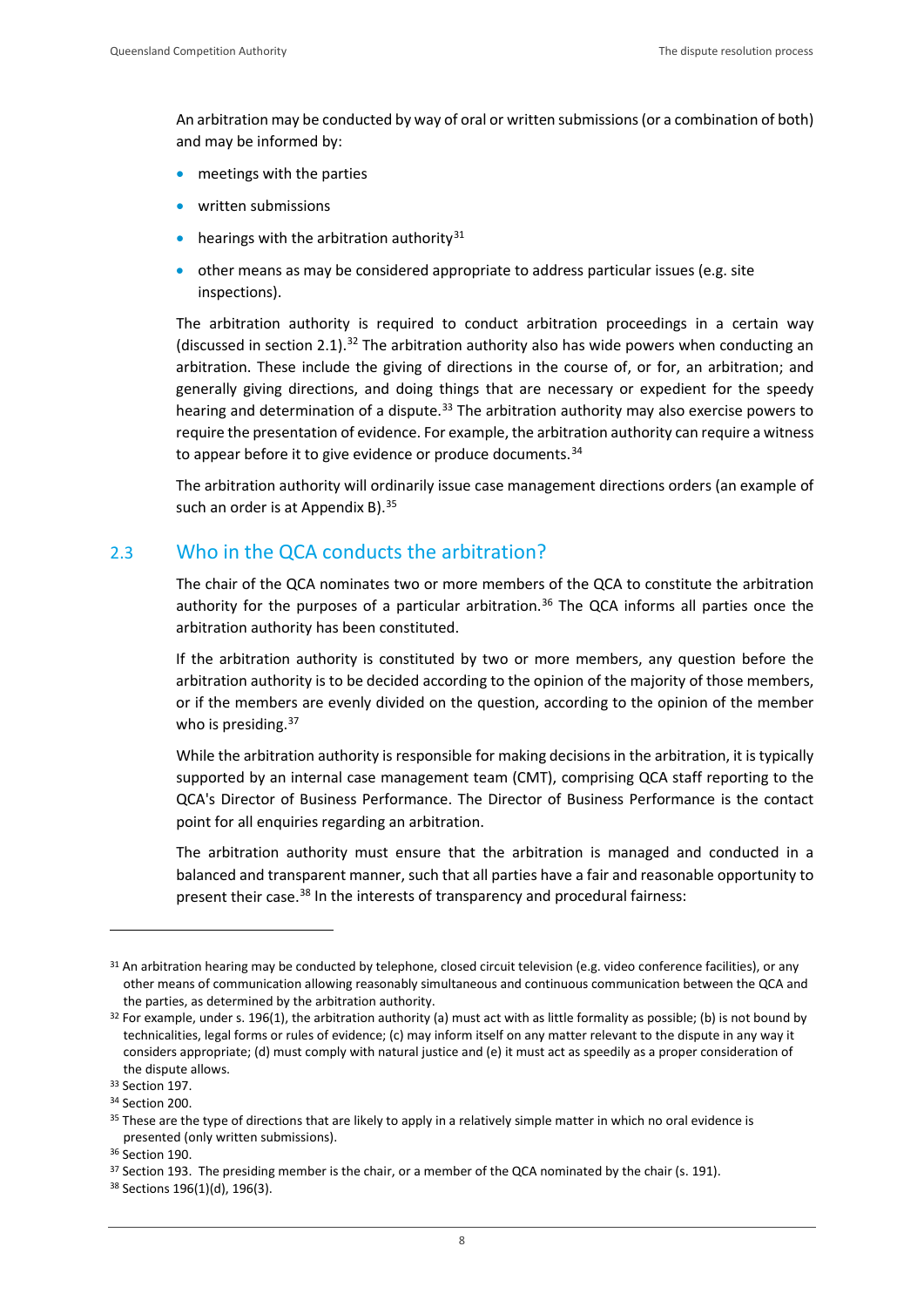- the arbitration authority/CMT will ordinarily correspond with the parties jointly (or by way of copied correspondence)
- written communication from a party to the arbitration authority/CMT in relation to the dispute should be copied to the other parties to the dispute at the same time as it is delivered to the arbitration authority/CMT
- the arbitration authority will not generally meet and discuss matters that are the subject of dispute with the parties outside of case management meetings.

# <span id="page-13-0"></span>2.4 How long does the arbitration process take?

During the course of the arbitration, each party is required to observe the arbitration authority's case management directions, including any timeframes for the making of submissions. The QCA may determine the periods that are reasonably necessary for the 'fair and adequate' presentation of the respective cases of the parties.<sup>[39](#page-13-2)</sup> The timing of the parties' responses depends on the complexity of the issues under consideration.

The time taken by the QCA to arbitrate the dispute and its final determination depends on the nature of the dispute, the complexity of the issues under consideration, and the conduct of parties (particularly in providing necessary information to the QCA promptly). However, it is important to note that in an arbitration the QCA is required to:

- act as speedily as a proper consideration of the dispute allows<sup>40</sup>
- use best endeavours to make an access determination within six months from the day it receives the access dispute notice. The six-month period excludes time dedicated to certain functions and activities.<sup>[41](#page-13-4)</sup>

The QCA will publish details on its website about the period of the arbitration.<sup>[42](#page-13-5)</sup>

# <span id="page-13-1"></span>2.5 What information is required from the parties?

The arbitration authority generally issues case management directions, specifying the information that it requires from the parties. The arbitration authority may require parties to present evidence or arguments in writing and may decide the matters on which it will hear oral evidence. Ordinarily, written submissions will be the primary means by which the arbitration authority receives arguments from the parties. Detailed written submissions are particularly appropriate in disputes involving:

- complex questions of law
- methodology of calculating costs and/or charges
- analysis of detailed or large amounts of information that has been presented into evidence
- resolution of apparent conflicts in the evidence upon which an argument is based (e.g. evidence on the availability of capacity or state of competition).

<span id="page-13-2"></span><sup>39</sup> Section 196(3).

<span id="page-13-3"></span><sup>40</sup> Section 196(1)(e).

<span id="page-13-4"></span><sup>41</sup> Under s. 117A(2), the following periods are excluded from the six months: (a) mediation; (b) responses to information notices under s. 205; (c) periods allowed for parties' comments on a draft determination; (d) days the parties agree to exclude.<br><sup>42</sup> Section 117A(3).

<span id="page-13-5"></span>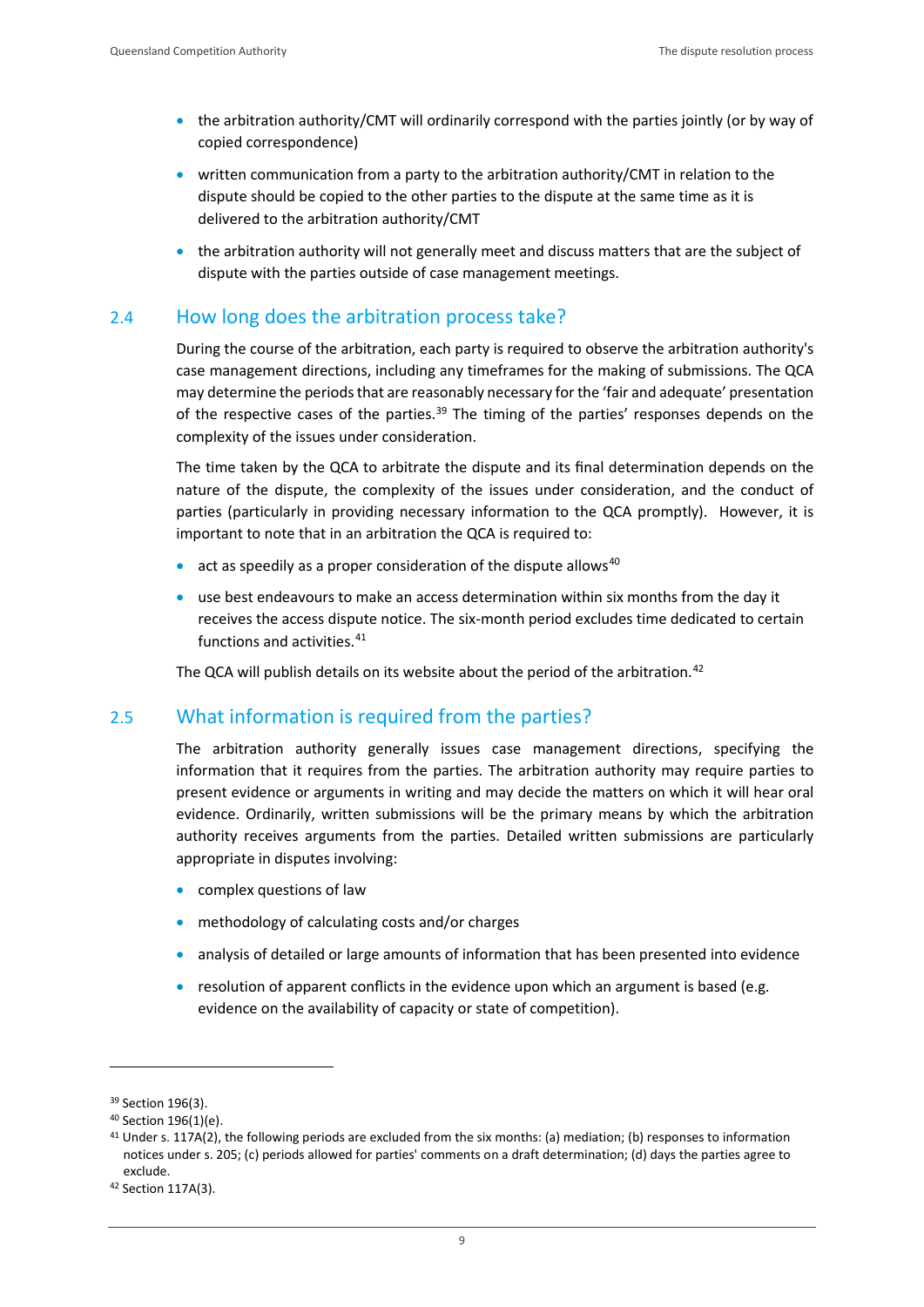#### <span id="page-14-0"></span>2.6 How much does an access dispute determination cost?

The cost of proceedings depends on various factors, including:

- the complexity of the dispute (and the nature of evidence considered)
- the length of the arbitration process
- whether or not the parties are legally represented.

A significant consideration is that the arbitration authority's final determination may include an order regarding costs of the arbitration process. The arbitration authority can make any order it considers appropriate with respect to costs, including:

- the payment by a party of the costs, or part of the costs, incurred by another party in the arbitration, and/or
- the payment by a party of the costs, or part of the costs, incurred by the QCA itself in conducting the arbitration.[43](#page-14-2)

#### <span id="page-14-1"></span>2.7 How can an arbitration be ended?

An arbitration can be brought to an end in any of the following ways:

- The access dispute notice is withdrawn at any time before the arbitration authority makes its determination. [44](#page-14-3)
- The QCA decides not to start an arbitration, or at any time ends an arbitration, for reasons as set out at section 2.2.<sup>[45](#page-14-4)</sup>
- The arbitration authority makes a final access determination.

<span id="page-14-2"></span><sup>43</sup> Section 208.

<span id="page-14-3"></span><sup>44</sup> Section 115.

<span id="page-14-4"></span><sup>45</sup> Section 122.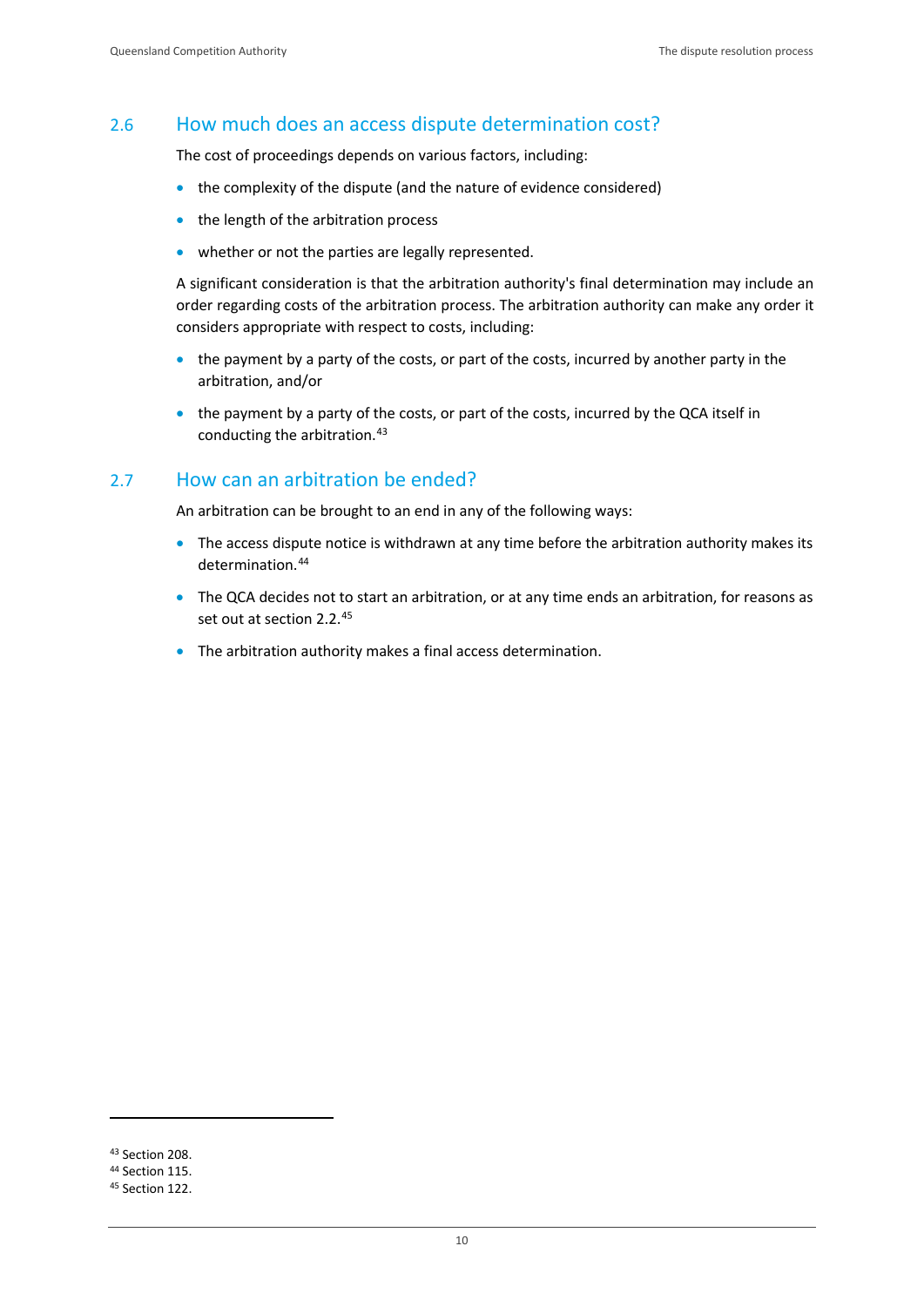# <span id="page-15-0"></span>3 DISCLOSURE DIRECTION AND CONFIDENTIALITY

The receipt of information is crucial to the QCA's ability to arbitrate access disputes. Matters of confidentiality, disclosure and use of information have an important bearing on the way in which arbitrations are conducted.

Issues of confidentiality may also arise in the context of mediations. The way in which a mediator deals with these issues will be very similar to the way in which an arbitration authority deals with them in arbitration.[46](#page-15-3)

# <span id="page-15-1"></span>3.1 How is confidentiality maintained during arbitration?

The arbitration authority may give a general confidentiality direction to the parties (including their employees, contractors and agents) at any stage of an arbitration.<sup>[47](#page-15-4)</sup> This is an instruction that recipients not disclose any information obtained from the other party or the arbitration authority in the course of the arbitration, except to the extent the QCA permits.

In the QCA's view, issuing this type of direction and order at the start of an access dispute contributes to an environment in which the parties can more openly discuss issues with each other and the arbitration authority.

# <span id="page-15-2"></span>3.2 How does the QCA deal with specific confidentiality requests?

The QCA Act provides a specific regime for the QCA's treatment of confidentiality requests by a party (i.e. a request that relevant information not be disclosed to other parties to a dispute).<sup>[48](#page-15-5)</sup> After considering the request and any objections, the QCA may decide not to give the information to the other parties to the dispute. Claims regarding confidentiality are always balanced against considerations of procedural fairness. A person who receives information of a confidential nature in circumstances of confidence must not make unauthorised use of that information.

If a party wishes to claim confidentiality over any information in an access dispute, it is recommended that the party brings the claim to the attention of the QCA as early as possible in the process. In making a confidentiality claim (in either mediation or arbitration), the party making the claim should:

- clearly indicate the information that it considers should not be disclosed to other parties to the dispute
- state that it believes disclosure of the information is likely to damage its commercial activities and provide supporting justification for this view, and why
- state if disclosure of the information will not be in the public interest, and why.<sup>[49](#page-15-6)</sup>

A confidentiality claim template is provided at Appendix C.

<span id="page-15-3"></span><sup>46</sup> Issues of confidentiality in mediations are dealt with in s. 187K.

<span id="page-15-4"></span><sup>47</sup> Section 198.

<span id="page-15-5"></span><sup>48</sup> Section 207.

<span id="page-15-6"></span><sup>49</sup> Information that will help the QCA to assess a claim for confidentiality includes (a) details of the information that the claimant considers to be confidential; (b) the category of confidentiality for each claim and (c) the reasons why the information is considered to be confidential.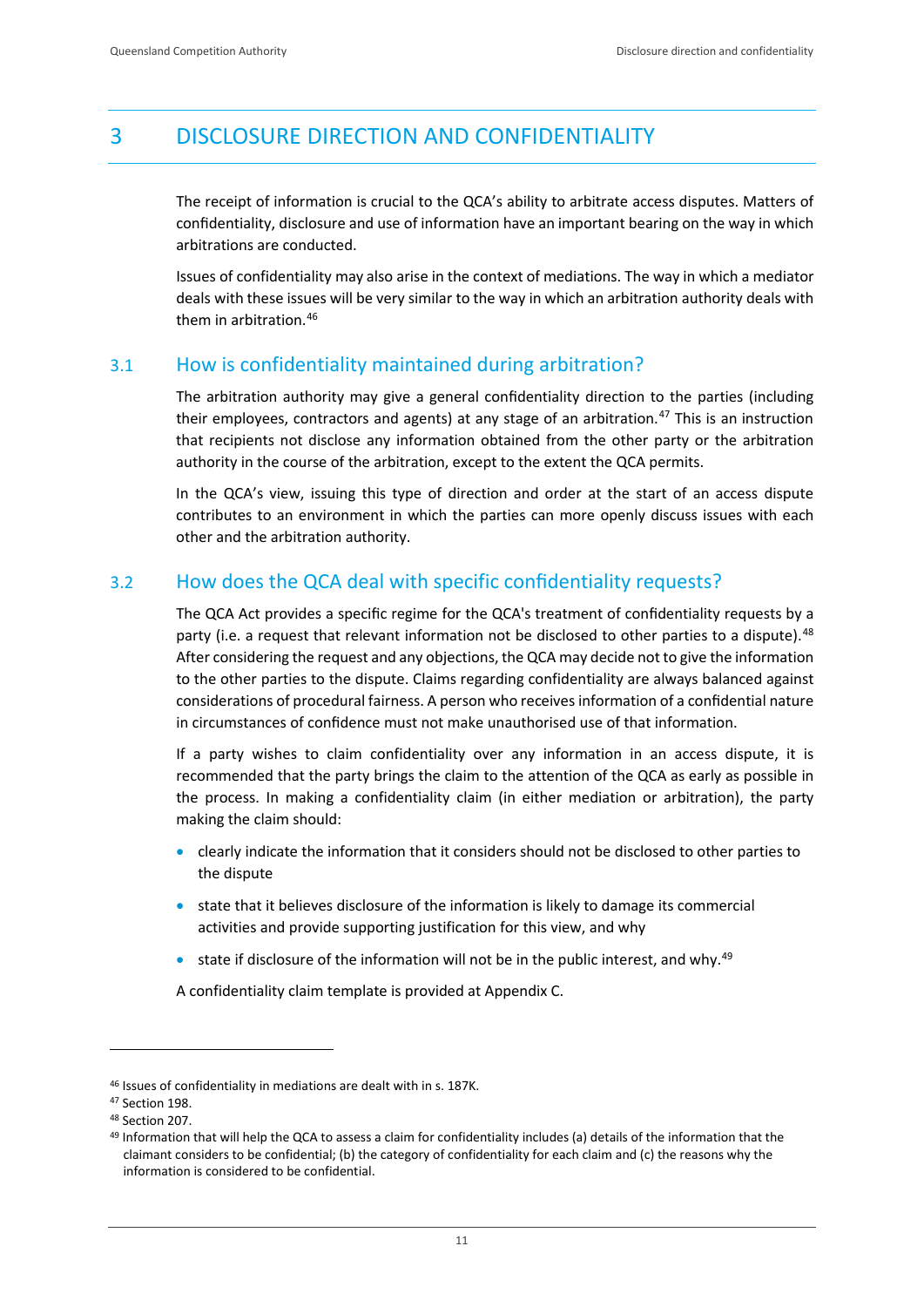# <span id="page-16-0"></span>4 THE DETERMINATION

#### <span id="page-16-1"></span>4.1 Is a draft determination issued?

Before the arbitration authority makes a final determination, it is required to give a draft determination to the parties.<sup>[50](#page-16-3)</sup> This gives the parties an opportunity to comment on the draft determination and gives the arbitration authority an opportunity to further consider its analysis and position before making its final determination.

# <span id="page-16-2"></span>4.2 What matters must the arbitration authority consider in making a determination?

The arbitration authority is required to have regard to the following when making an access determination: [51](#page-16-4)

- $\bullet$  the object of Part 5 of the QCA Act<sup>[52](#page-16-5)</sup>
- the access provider's legitimate business interests and investment in the facility
- the legitimate business interests of persons who have, or may acquire, rights to use the service
- the public interest, including the benefit to the public in having competitive markets
- the value of the service to:
	- − the access seeker, or
	- − a class of access seekers or users
- the direct costs to the access provider of providing access to the service, including any costs of extending the facility, but not costs associated with losses arising from increased competition
- the economic value to the access provider of any extensions to, or other additional investment in, the facility that the access provider or access seeker has undertaken or agreed to undertake
- the quality of the service
- the operational and technical requirements necessary for the safe and reliable operation of the facility
- the economically efficient operation of the facility
- the effect of excluding assets for pricing purposes
- $\bullet$  the pricing principles mentioned in s. 168A of the QCA Act<sup>[53](#page-16-6)</sup>

<span id="page-16-3"></span><sup>50</sup> Section 117(5).

<span id="page-16-4"></span><sup>51</sup> Section 120.

<span id="page-16-5"></span><sup>52</sup> Section 69E (Object of [Part](https://www.legislation.qld.gov.au/view/whole/html/inforce/current/act-1997-025#pt.5) 5)—The object of this part is to promote the economically efficient operation of, use of and investment in, significant infrastructure by which services are provided, with the effect of promoting effective competition in upstream and downstream markets.

<span id="page-16-6"></span><sup>53</sup> The pricing principles in relation to the price of access to a service are that the price should-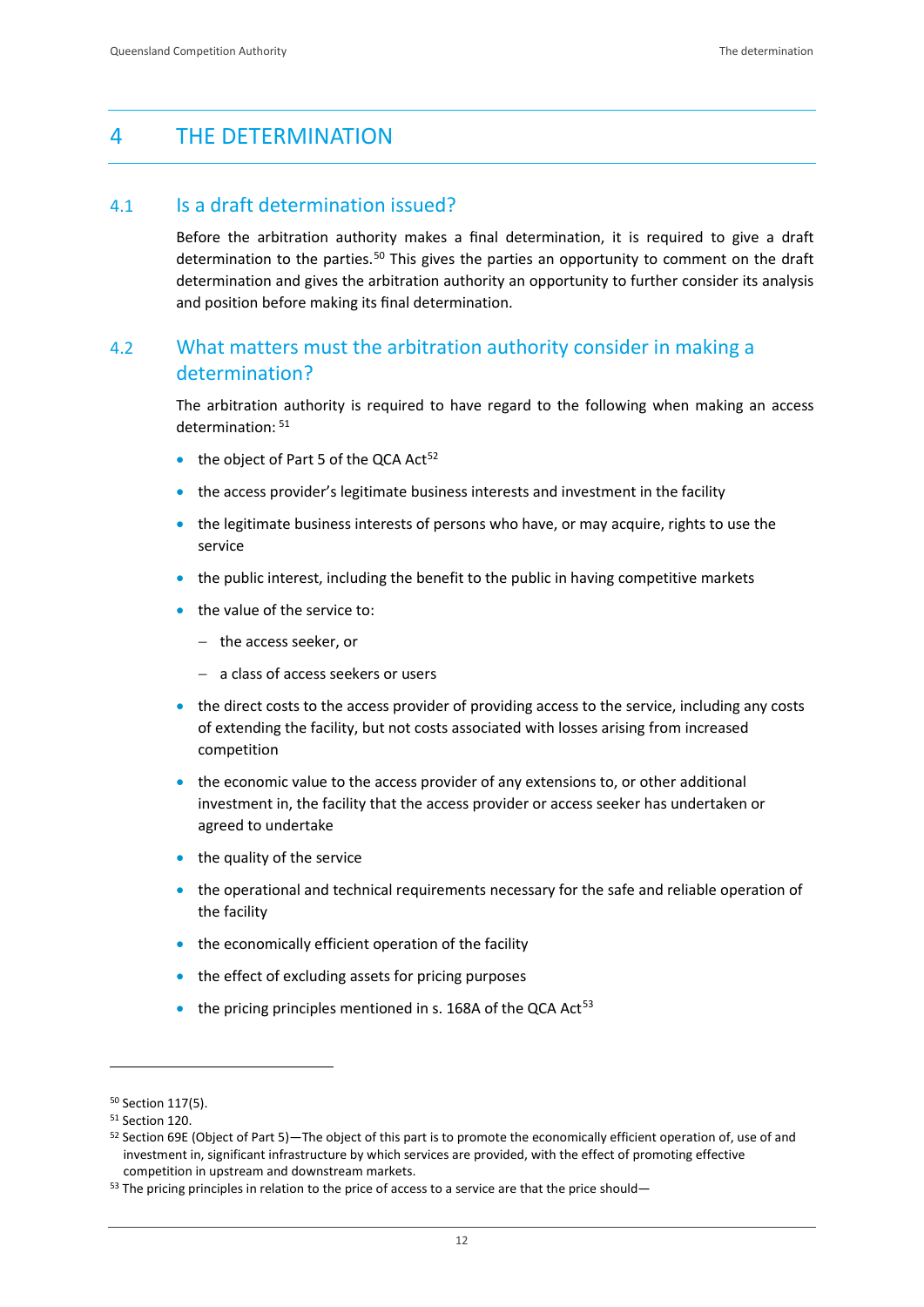The arbitration authority may take into account any other matters relating to the above matters that it considers are appropriate.

# <span id="page-17-0"></span>4.3 What restrictions affect the making of a determination?

The arbitration authority must not make an access determination that is inconsistent with:

- an approved access undertaking, or access code, for the relevant service
- a ruling relating to the service that is in effect under division 7A of the QCA Act.  $54$

The arbitration authority also must not make an access determination that will have certain effects (e.g. reduce the amount of the service that can be obtained by an access provider).<sup>[55](#page-17-4)</sup>

# <span id="page-17-1"></span>4.4 What matters does a determination cover?

A determination may deal with any matter relating to access by the third party to the service, including matters that were not the basis for notification of the dispute. These may include:

- requiring the provider to provide access to the service by the third party<sup>[56](#page-17-5)</sup>
- requiring the third party to accept and pay for access to the service
- specifying the terms and conditions of the third party's access to the service
- requiring the provider to extend the facility. $57$

An arbitration authority may also make an order regarding costs of the arbitration.

When making an access determination, the arbitration authority must give the parties its reasons for making the determination.<sup>[58](#page-17-7)</sup>

# <span id="page-17-2"></span>4.5 How can a determination be reviewed?

The determination of an arbitration authority is final and binding. There is no right to any form of merits review in relation to a determination. However, a party to an access determination may possibly pursue other avenues, including:

- recourse to judicial review (under the *Judicial Review Act 1991* (Qld))
- applying to the QCA for the amendment or revocation of an access determination, if it reasonably believes there has been a material change in circumstances (since the determination) that justifies amendment or revocation.<sup>[59](#page-17-8)</sup>

**.** 

<sup>(</sup>a) generate expected revenue for the service that is at least enough to meet the efficient costs of providing access to the service and include a return on investment commensurate with the regulatory and commercial risks involved; and (b) allow for multi-part pricing and price discrimination when it aids efficiency; and

<sup>(</sup>c) not allow a related access provider to set terms and conditions that discriminate in favour of the downstream operations of the access provider or a related body corporate of the access provider, except to the extent the cost of providing

access to other operators is higher; and

<sup>(</sup>d) provide incentives to reduce costs or otherwise improve productivity.

<span id="page-17-3"></span><sup>54</sup> Subject to s. 150K.

<span id="page-17-4"></span><sup>&</sup>lt;sup>55</sup> The restrictions affecting the making of access determinations are set out in full in s. 119.

<span id="page-17-5"></span><sup>56</sup> Equally, an arbitration authority is not required to make an access determination that requires an access provider to provide access to the service (s. 117(4)).

<span id="page-17-6"></span><sup>57</sup> Section 118(1).

<span id="page-17-7"></span><sup>58</sup> Section 117(7).

<span id="page-17-8"></span><sup>59</sup> Section 127A.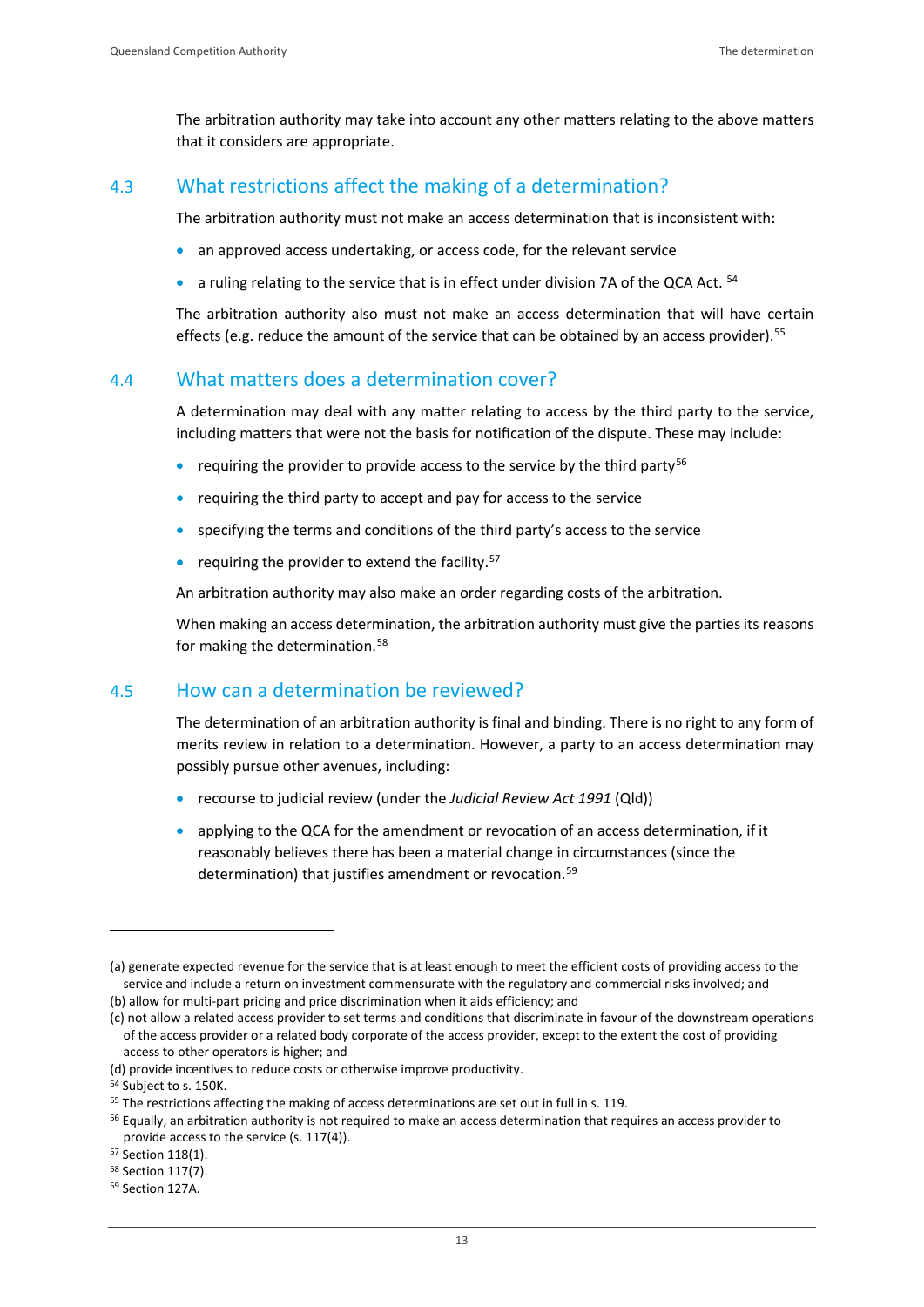Applicable requirements and procedures under the relevant legal regime will apply in relation to any such applications.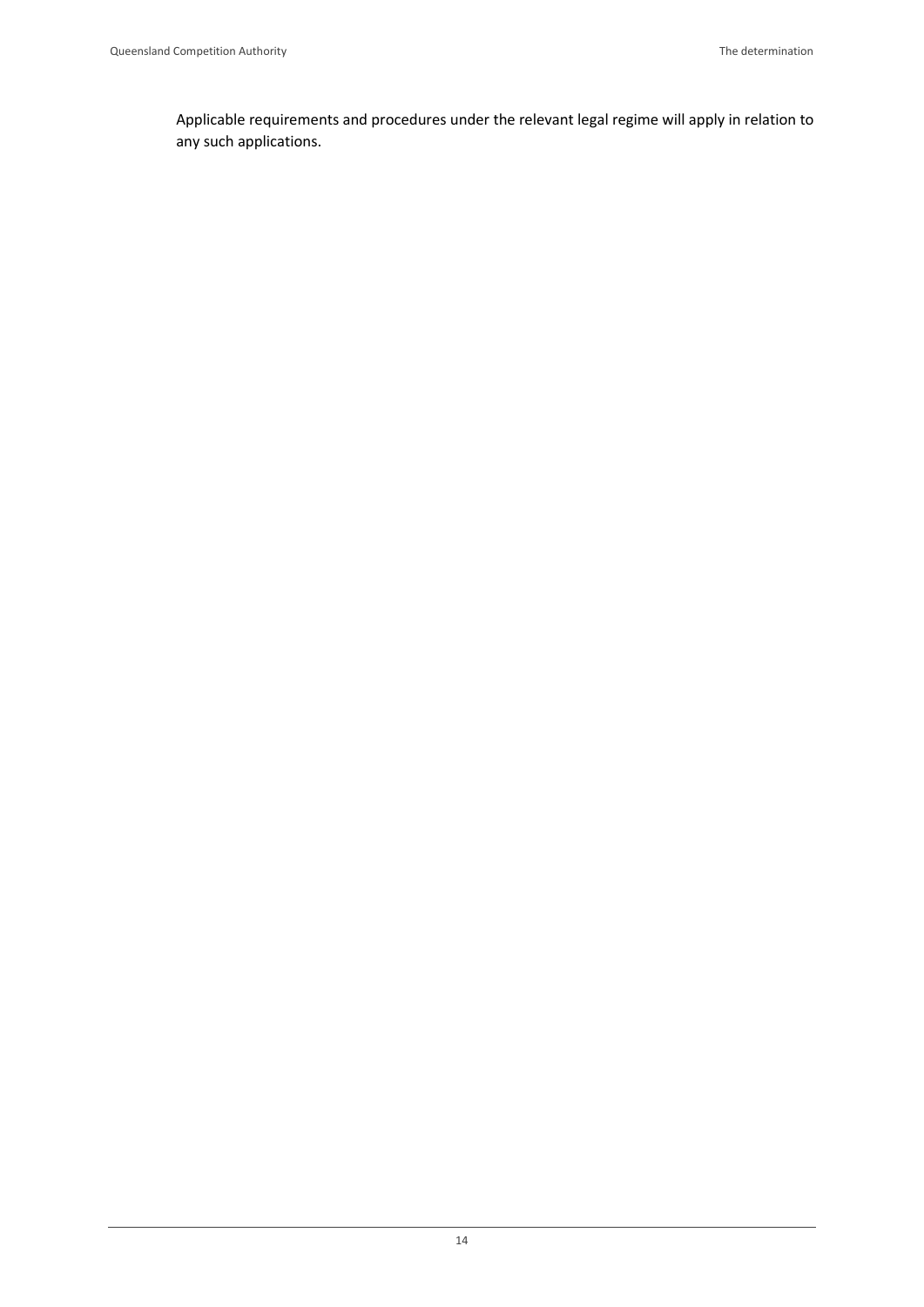# <span id="page-19-0"></span>APPENDIX A: DISPUTE NOTICE

# <span id="page-19-1"></span>Dispute notice

Notice of a dispute between:

|     | (Applicant-access seeker/access provider)  |
|-----|--------------------------------------------|
| and |                                            |
|     |                                            |
|     |                                            |
|     | (Respondent-access seeker/access provider) |

#### Existence of a dispute

In accordance with s. 112 of the Queensland Competition Authority Act 1997 (QCA Act), the applicant notifies the Queensland Competition Authority (QCA) that an access dispute exists between the parties set out above.

#### Appointment of the QCA to conduct [arbitration] [mediation]

The QCA is requested to conduct [an arbitration proceeding to hear and determine the access dispute / a mediation regarding the access dispute] in accordance with Part 5, division 5 of the QCA Act.

#### Details of the dispute

The dispute concerns the following issues between the parties: $60$ 

…………………………………………………………………………………………………………………………………………………………………… …………………………………………………………………………………………………………………………………………………………………… …………………………………………………………………………………………………………………………………………………………………… …………………………………………………………………………………………………………………………………………………………………… …………………………………………………………………………………………………………………………………………………………………… ……………………………………………………………………………………………………………………………………………………………………

# Negotiations

-

The applicant has [taken / tried to take] the following steps to satisfy its obligations concerning carrying out negotiations for an access agreement in good faith (as required by ss. 99 and 100 of the QCA Act):

…………………………………………………………………………………………………………………………………………………………………… …………………………………………………………………………………………………………………………………………………………………… …………………………………………………………………………………………………………………………………………………………………… …………………………………………………………………………………………………………………………………………………………………… …………………………………………………………………………………………………………………………………………………………………… …………………………………………………………………………………………………………………………………………………………………..

<span id="page-19-2"></span> $60$  Section 1.4 of the guide describes the type of information that the notifying party can provide that will be helpful.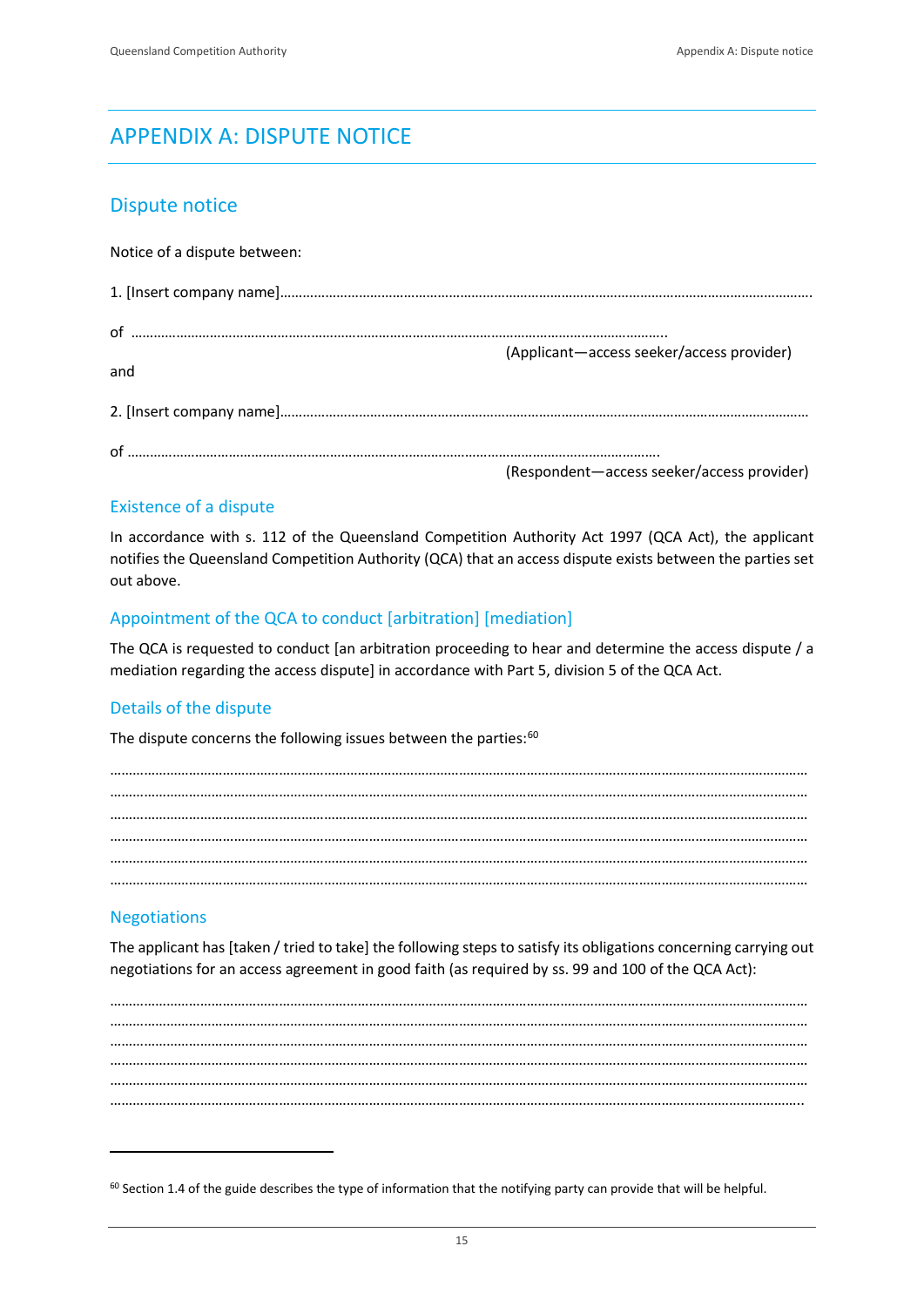#### No agreement to otherwise resolve dispute

The parties have not agreed to deal with the access dispute otherwise than by arbitration in accordance with this notice.

#### No access agreement in place relating to the declared service

The parties do not have an access agreement in place relating to access to the declared service (as required by section 112(1)(b) of the QCA Act).

#### Persons to whom notice of dispute may need to be given

The following persons or groups of persons, other than the parties, may need to be given notice of the dispute:

……………………………………………………………………………………………………………………………………………………………………

#### **Confidentiality**

The applicant [wishes / does not wish] to claim confidentiality in relation to information concerning the dispute [as set out within the attached confidentiality claim document].<sup>[61](#page-20-0)</sup>

#### Notification

-

The applicant has appointed the following as its authorised representative(s) for the purposes of further communication regarding this dispute:

| [Name]            |  |  |  |  |
|-------------------|--|--|--|--|
| [Contact details] |  |  |  |  |

Dated: ………. (day) ………………………………… (month) …………… (year)

……………………………………………………………………….

(Signed by, for and on behalf of the applicant)

<span id="page-20-0"></span> $61$  An applicant who wishes to claim confidentiality in relation to any of the information or supporting documents to the dispute notice should use the confidentiality claim form (template in Appendix C).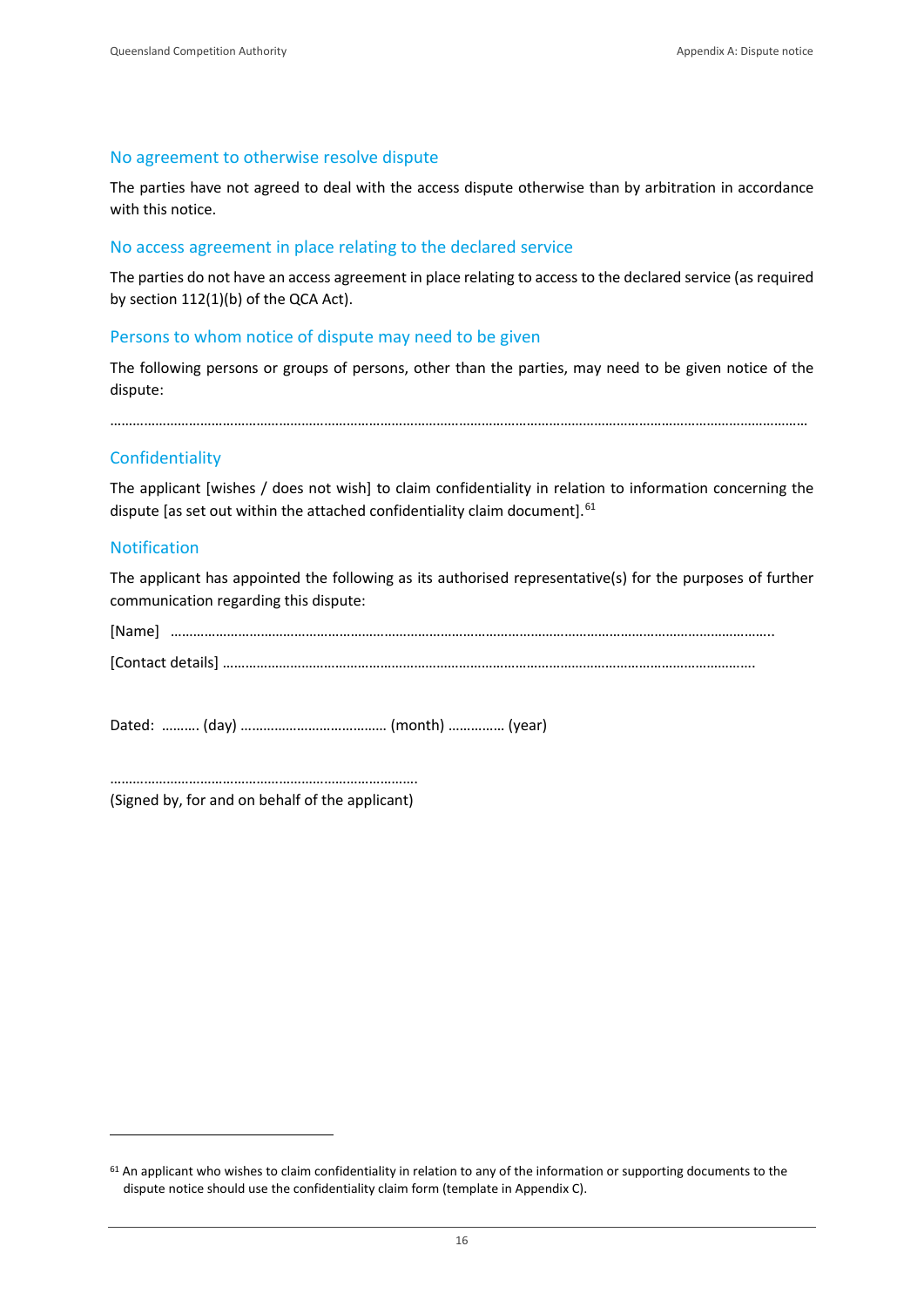# <span id="page-21-0"></span>APPENDIX B: DIRECTIONS ORDER

#### QUEENSLAND COMPETITION AUTHORITY

#### **Directions**

Dispute between [………………................] (Applicant) and […………………………..] (Respondent) pursuant to dispute notice dated […………………….] (Dispute)

Date made: […………………….]

Following a case management hearing conducted on [………………………..], the Queensland Competition Authority (QCA) directs that:

- (1) On or before […………….…….….], the Applicant will deliver to the QCA and to the Respondent, written submissions setting out its position in relation to the Dispute, together with any supporting documents.
- (2) On or before [……………………….], the Respondent will deliver to the QCA and to the Applicant written submissions setting out its position in relation to the Dispute, together with any supporting documents.
- (3) On or before [………………….. ..], the Applicant may deliver to the QCA and to the Respondent further written submissions in response to the Respondent's written submissions, together with any supporting documents.
- (4) On or before [………………………..], the Respondent may deliver to the QCA and to the Applicant further written submissions in response to the Applicant's written submissions, together with any supporting documents.
- (5) If requested by the QCA, the parties will provide any further written submissions to the QCA on the date specified by the QCA.
- (6) If a party wishes to make submissions in response to any draft determination of the Dispute by the QCA, it will deliver to the QCA written submissions on the date that is 10 business days from the date of that draft determination.
- (7) Any written communication between a party and the QCA in relation to the Dispute must be delivered to the other party at the same time as it is delivered to the QCA.
- (8) The QCA will determine the Dispute on the basis of the written submissions and supporting documents provided by the parties pursuant to directions 1 to 6. There will be no further hearing in respect of the Dispute unless:
	- (a) requested by the QCA; or
	- (b) requested by one of the parties and determined to be appropriate by the QCA.

……………………………… ………………………………. [Signed by arbitration authority members]